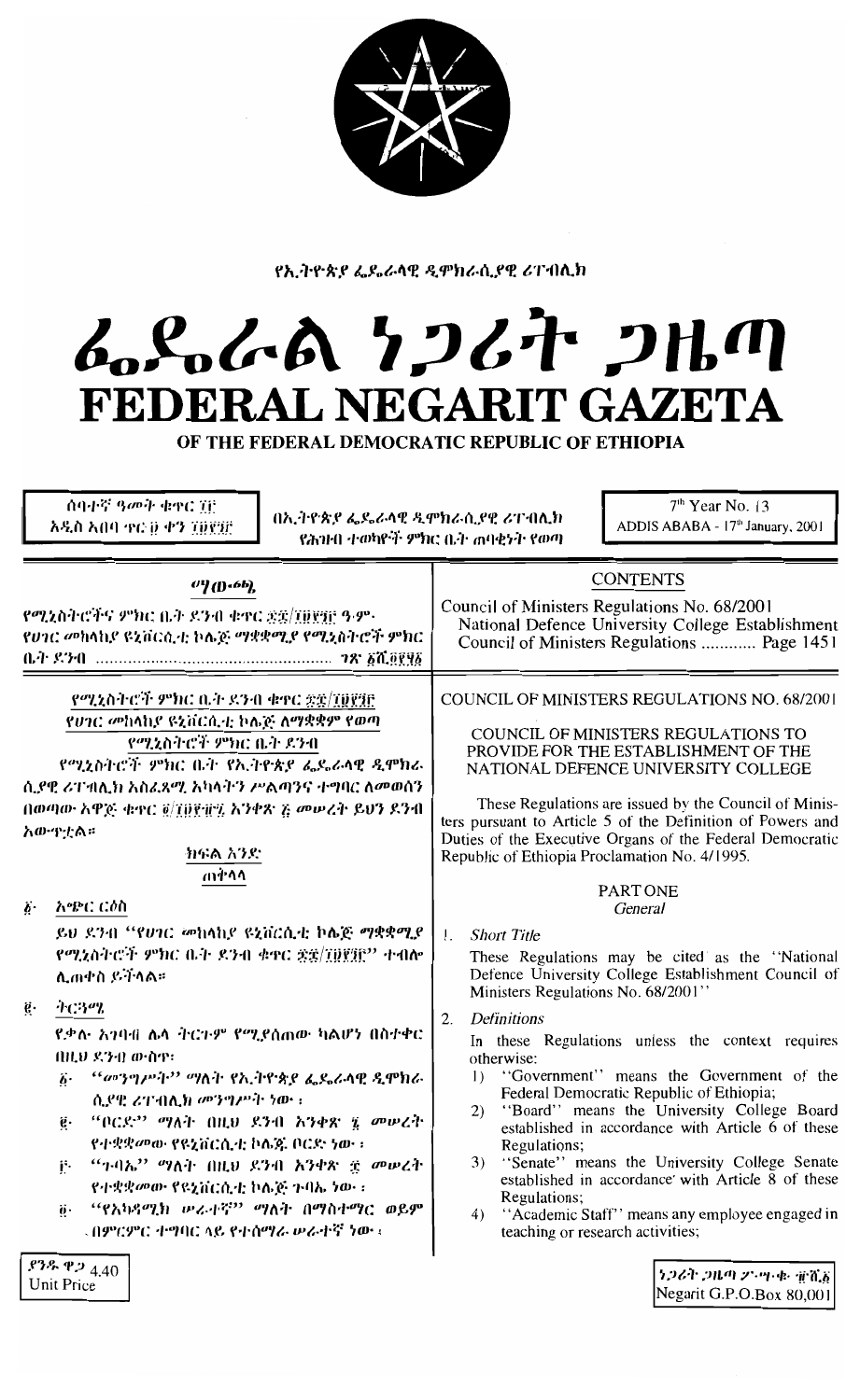|    | $\ddot{G}$<br>Ί.         | "ኮማንዳንት'' ማለት በዚህ ደንብ አንቀጽ ፲፪ መሠረት<br>የሚሾም የዩኒቨርሲቲ ኮሌጁ የበላይ ኃላፊ ነው ፡<br>"ዩኒቨርሲቲ ኮሌጅ" ማለት በዚህ ደንብ አንቀጽ ፫<br>መሥረት የተቋቋመው የመከላከያ ዩኒቨርሲቲ ኮሴጅ<br>ነው ። |    | 5)<br>6)               | "Commandant" means the highest authority of the<br>University College appointed in accordance with<br>Article 12 of these Regulations;<br>"University College" means the Defence Univer-<br>sity College established in accordance with Article 3<br>of these Regulations; |
|----|--------------------------|--------------------------------------------------------------------------------------------------------------------------------------------------|----|------------------------|----------------------------------------------------------------------------------------------------------------------------------------------------------------------------------------------------------------------------------------------------------------------------|
| Ë. |                          | መቋቋም                                                                                                                                             |    |                        |                                                                                                                                                                                                                                                                            |
|    | $\ddot{\bm{b}}$ .        | የመከላከያ ዩኒቨርሲቲ ኮሌጅ (ከዚህ በኋላ "ዩኒቨርሲቲ<br>ኮሌጇ'' ተብሎ የሚጠራ) ራሱን የቻለ የሕግ ሰውነት<br>ያለው ከፍተኛ የትምፀርት ተቋም ሆኖ በዚህ ደንብ<br>小央虫貿合:                               | 3. | $\left  \cdot \right $ | Establishment<br>There is hereby established the Defence University<br>College (hereinafter the "University College") as an<br>autonomous higher education institution having its                                                                                          |
|    | ë.                       | ዩኒቨርሲቲ ኮሌጅ ወደፊት በቦርዱ የሚቋቋሙ ፋኩልቲ<br><i>ዎችና</i> ኮሌጆችን ያካት ታል ።                                                                                     |    | 2)                     | own legal personality.<br>The University College shall comprise faculties and<br>colleges to be established by the Board.                                                                                                                                                  |
|    | jŀ.                      | የዩኒቨርሲቲ ኮሌጅ ተጠሪነት ለአገር<br><i>መ</i> ከላከ የ<br>ሚኒስቴር ይሆናል ።                                                                                         |    | 3)                     | The University College shall be accountable to the<br>Ministry of National Defence.                                                                                                                                                                                        |
| Ö٠ | ዓላማ                      |                                                                                                                                                  | 4. |                        | <i><b>Objectives</b></i>                                                                                                                                                                                                                                                   |
|    |                          | ዩኒቨርሲቲ ኮሌጁ የሚከተሉት ዓላማዎች ይኖሩታል፣                                                                                                                   |    |                        | The University College shall have the following objec-                                                                                                                                                                                                                     |
|    | $\ddot{\mathbf{b}}$ .    | <i>ስ</i> ውቀትን ማዳበር፡ ማስፋፋትና ማስተላለፍ፣                                                                                                               |    | tives:                 |                                                                                                                                                                                                                                                                            |
|    | ë.                       | ለመከላከደ ውራዊት ደረጀውን የጠበቀ የምሕንድስና ፡                                                                                                                 |    | $\left  \right $       | to cultivate, expand and transmit knowledge;                                                                                                                                                                                                                               |
|    |                          | ያሕክምና፡ የማኔጅመንት፡ የወታደራዊ ሣይንስና                                                                                                                     |    | 2)                     | to conduct standardized engineering, health,                                                                                                                                                                                                                               |
|    |                          | ሌሎች ትምህርት መስጠት ፣                                                                                                                                 |    |                        | management, military science and other programs                                                                                                                                                                                                                            |
|    | j٠                       | በልዩ ልዩ መያ ላይ ለተሰማሩ የሠራዊቱ አባላት የሙያ                                                                                                                |    |                        | for defence personnel;                                                                                                                                                                                                                                                     |
|    |                          | <i>ማሻሻያ ሥ</i> ልጠና <i>መ</i> ስጠት ፡                                                                                                                 |    | 3)                     | to provide upgrading training programs for mem-                                                                                                                                                                                                                            |
|    | $\ddot{\theta}$ .        | በቴክኒክ ፡ በጨናና በአስተዳደር ባለሙያዎችን የሚያስ                                                                                                                |    |                        | bers of the defence force engaged in various                                                                                                                                                                                                                               |
|    |                          | ለዋኑ የመከላከያ የትምህርት ተቋሞች የሚሰጡት                                                                                                                     |    |                        | professions.                                                                                                                                                                                                                                                               |
|    |                          | ትምህርት ተራትና ደረጀውን የጠበቀ እንዲሆን ሙያዊ                                                                                                                  |    | 4)                     | to provide professional support for educational                                                                                                                                                                                                                            |
|    |                          | እንዛ ማድረግ ፡                                                                                                                                       |    |                        | institutions in order to keep the standard and                                                                                                                                                                                                                             |
|    | Ï۰                       | <i>የአገር መ</i> ከላከ <i>ያ ውራዊት የሚታ</i> ጠቃቸው እና የሚጠቀ                                                                                                 |    |                        | effectiveness of training programs of Defence tech-                                                                                                                                                                                                                        |
|    |                          | ምባቸው መሣሪያዎችን በተመለከተ እንዲሁም በመከ                                                                                                                    |    |                        | nical, health and management;                                                                                                                                                                                                                                              |
|    |                          | ላኪያ ፍላንት ላይ የተመሠረተ ዋናት ማካሔድና ሃሳብ                                                                                                                 |    |                        | 5. to make studies and forward suggestions regarding                                                                                                                                                                                                                       |
|    |                          | <i>ማቅረ</i> ብ ፡                                                                                                                                   |    |                        | defence arms and equipment and to conduct research                                                                                                                                                                                                                         |
|    | $\ddot{\imath}$ .        | በሥራዊቱ ውስኖ የሚገኙ የቴክኒክ ፡ የጨናና የአስተ                                                                                                                 |    |                        | based on the needs of the Defence;                                                                                                                                                                                                                                         |
|    |                          | ዳደር መያዎችንና ሙያተኞችን የሥራ መደብና ደረጃ                                                                                                                   |    | 6)                     | to identify job titles and qualification grades for                                                                                                                                                                                                                        |
|    |                          | መስየት።                                                                                                                                            |    |                        | technical, health, and administration professions                                                                                                                                                                                                                          |
|    |                          |                                                                                                                                                  |    |                        | and Professionals of the Defence.                                                                                                                                                                                                                                          |
| Ğ٠ |                          | የዩኒቨርሲቲ ኮሌ፮ ሥልጣንና ተግባር፡                                                                                                                          | 5. |                        | Powers and Duties of the University College                                                                                                                                                                                                                                |
|    |                          | ዩኒቨርሲቲ ኮሌጁ የሚከተሉት ሥልጣንና ተግባሮች                                                                                                                    |    |                        | The University College shall have the following powers                                                                                                                                                                                                                     |
|    |                          | ይኖሩታል:                                                                                                                                           |    |                        | and duties:                                                                                                                                                                                                                                                                |
|    | $\boldsymbol{b}$ .       | ፋኩልቲዎች ፣ ዲፓርትሜንቶችንና ሌሎች የትምህ                                                                                                                     |    | $\left  \right $       | to establish and run faculties, departments and                                                                                                                                                                                                                            |
|    |                          | ርትና የምርምር ክፍሎች ወይም ተቋማት ማቋቋምና                                                                                                                    |    |                        | other academic and research units;                                                                                                                                                                                                                                         |
|    |                          | ማካሔድ ፡                                                                                                                                           |    | 2)                     | to design and implement undergraduate and post-                                                                                                                                                                                                                            |
|    | $\ddot{\mathbf{g}}\cdot$ | የቅድመ ምሬቃና የድህረ ምሬቃ ፕሮግራም መንደፍና                                                                                                                   |    |                        | graduate programs;                                                                                                                                                                                                                                                         |
|    |                          | ሥራ ላይ ማዋል ፡                                                                                                                                      |    | 3)                     | to confer academic certificates, diplomas and                                                                                                                                                                                                                              |
|    | ij٠                      | የምስክር ወረቀት፡ ዲፕሎማና ዲግሪ እንዲሁም                                                                                                                      |    |                        | degrees as well as medals, prizes and titles for                                                                                                                                                                                                                           |
|    |                          | ለከፍተኛ ውጤትና አስተዋጽኦ የአካዳሚክ ሜዳል                                                                                                                     |    |                        | excellence and meritorious contributions;                                                                                                                                                                                                                                  |
|    |                          | ሽልማትና ማዕረግ መስጠት ፡                                                                                                                                |    | 4)                     | to organize and conduct seminars, workshops and                                                                                                                                                                                                                            |
|    | ö.                       | ሴሚናሮች፣ ወርክሾፖችና ሲምፖዚየሞችን ማዘጋ                                                                                                                      |    |                        | symposia;                                                                                                                                                                                                                                                                  |
|    |                          | <u>ጀትና ማካሔድ</u> ፡                                                                                                                                |    | 5)                     | to provide consultancy services;                                                                                                                                                                                                                                           |
|    | į.                       | <i>የማማ</i> ከር አገልግሎት መስጠት ፡                                                                                                                      |    | 6)                     | to establish relations with local and foreign similar                                                                                                                                                                                                                      |
|    | $\ddot{\imath}$ .        | በሀገር ውስኖና በሌሎች ሀገሮች ከሚገኙ አቻ የትም                                                                                                                  |    |                        | educational institutions, research institutions and                                                                                                                                                                                                                        |
|    |                          | ህርት ተቋሞች፡ የምርምር ተቋሞችና ተመሳሳይ ዓላማ                                                                                                                  |    |                        | other organization having similar objectives;                                                                                                                                                                                                                              |
|    |                          | ካላቸው ጋር ግንኙነት መመሥረት ፡                                                                                                                            |    | 7)                     | to establish and disseminate academic journals and                                                                                                                                                                                                                         |
|    | η.                       | ማቋቋምና<br>የትምህርት መጽሔቶችና<br>ンルの予                                                                                                                   |    |                        | newsletters;                                                                                                                                                                                                                                                               |
|    |                          | <b>"?ስራ</b> ጨት ፡                                                                                                                                 |    | 8)<br>9)               | to own property;<br>to enter into contracts;                                                                                                                                                                                                                               |
|    | ÿ.                       | የንብረት ባለቤት የመሆን፡                                                                                                                                 |    | 10.                    | to sue and be sued in its own name;                                                                                                                                                                                                                                        |
|    | $\ddot{\mathbf{v}}$      | ውል የመዋዋል፡                                                                                                                                        |    | 11)                    | to carry out such other activities as are necessary                                                                                                                                                                                                                        |
|    | ï٠                       | ብስሙ የመክሰስና የመከሰስ፡                                                                                                                                |    |                        | for the attainment of its objectives.                                                                                                                                                                                                                                      |
|    | ra sa                    | $0$ እመጨሚያ መሆን መሆን አንዱች ሐውበ ወችሚ መከር መች                                                                                                            |    |                        |                                                                                                                                                                                                                                                                            |

ዓላማውን የሚደራምዱ ሌሎች ተግባሮችን ማከናወን።  $\big|$ Ϊþ·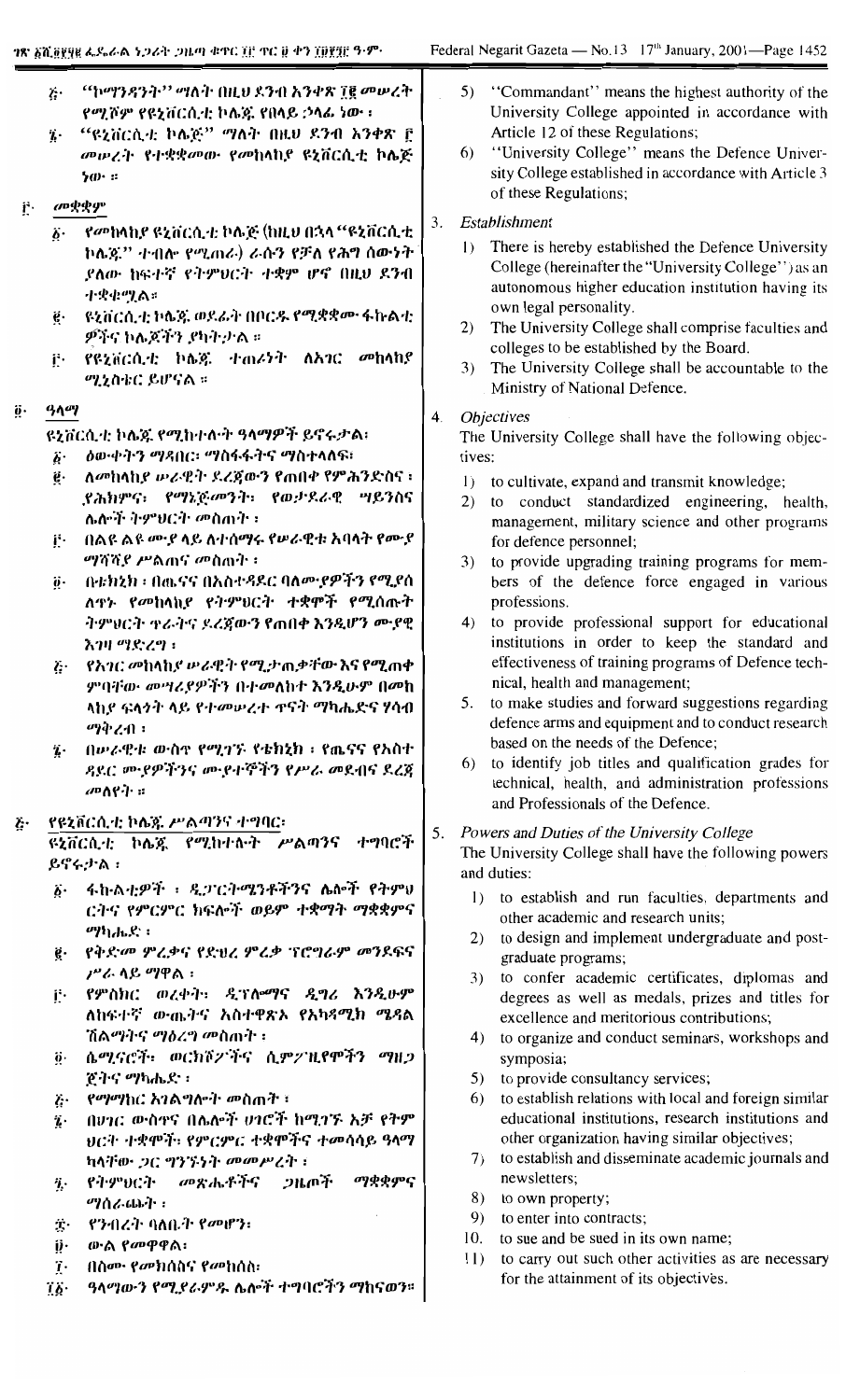# ክፍል ሁሉት ስለ ዩኒቨርሲቲ ኮሌጅ የፖሊሲና የሥራ አስፈጻሚ አካላት

- ስለ ዩኒቨርሲቲ ኮሌጅ ቦርድ መቋቋም
	- ዩኒቨርሲቲ ኮሌጄ በመከላከያ ሚኒስቴር የሚሰየሙ አንድ ሊቀመንበርና ቁዋራቸው እንደአስፈላጊነቱ የሚወሰን አባላት የሚገኙበት ቦርድ ይኖረዋል።
	- ቦርዱ የራስ ዐሐፊ ይኖረዋል።  $\mathbf{e}$
- የቦርዱ ሥልጣንና ተግባር ij.

ቦርዱ የሚከተሉት ሥልጣንና ተግባራት ይኖሩታል።

- δ· ከመንግሥት ፖሊሲዎችና ሕጎች ጋር በተገናዘበ መልኩ የዩኒቨርሲቲ ኮሌጄን አጠቃላይ የአካዳሚክና የአስተ ዳደር ፖሊሲ ያወጣል ያስፈፅማል።
- የዩኒቨርሲቲ ኮሌጁን አደረጃጀት ይወስናል ፡ ġ.
- i٠. ተባባሪ ፕሮፌሰርና የፕሮፌሰር ማዕረግ ያወድቃል ፡
- የዩኒቨርሲቲ ኮሌጄን እቅድና በጀት ለአገር መከላኪየ  $\ddot{\theta}$ . ሚኒስቴር አቅርቦ ያስፀድቃል።
- ች፦ የዩኒቨርሲቲ ኮሌጁ አካዳሚክ ሥራተኞች የሚቀጠሩበ ትንና የሚተዳደሩበትን ሁኔታ የሚወስን የውስዋ አስተ ዳደር ደንብ ከመንግሥት ፖሊሲዎችና ሕጎች ጋር በማንናዘብ ያወጣል ፡
- ዩኒቨርሲቲ ኮሌጄ የሚያስከፍላቸውን ክፍያዎች ï. መንግሥት ባፀደቀው መመሪያ መሠረት ይወስናል ፡
- ዩኒቨርሲቲ ኮሌጅ ከሦስተኛ አካል ጋር የሚያደርገውን Ί. ስምምነት ያፀድቃል ፡
- ዩኒቨርሲቲ ኮሌጄን በሚመለከት ዩኒቨርሲቲ ኮሌጁ Ϊ. ወይም ማንኛውም የዩኒቨርሲቲ ኮሌጁ አካል በሰጠው ውሳኔ ላይ የሚቀርቡ አቤቱታዎችን መርምሮ ውሳኔ ይሰጣል :
- የዩኒቨርሲቲ ኮሌጁን ዓርማ ያወድቃል፡ ij٠
- የራሱን የስብሰባ ሥነ ሥርዓት ደንብ ይወስናል፡  $\dddot{\mathbf{i}}$ .
- የዩኒቨርሲቲ ኮሌጆን ዓላማ ከግብ ለማድረስ የሚረዱ  $\dddot{\theta}$ . ሌሎች ተግባሮችን ያከናውናል።

## የዩኒቨርሲቲ ኮሌጅ 7-4ዓ. መቋቋም  $\hat{\mathbf{X}}$ .

- ከዚህ በታች የተዘረዘሩትን አባላት የያዘ የዩኒቨርሲቲ ö. ኮሴጃ ጉባዔ ተቋቀሟል፡
	- $\ket{0}$  **PRZYCA.4**; ኮሌጆ ኮማንዳንት ............ ሰብሳቢ
	- ለ) የዩኒቨርሲቲ ኮሌዩ ምክትል ፕሬዚዳንቶች አባላት
	- ሐ) የየፋኩልቲ ወይም የየኮሴጁ ዲኖች ..... አባላት
	- መ) የዩኒቨርሲቲ ኮሌጅ ሬጅስትራር ............. አባል
	- *ν***)** የምርምር ዳይሬክተር .......................... አባል
	- የሚሊተራ ሳይንስ ፕሮግራም ዳይሬክተር አባል  $\mathbf{Z}$
	- ከየፋኩልቲው ወይም ከየኮሴጁ የተመረጡ ለ) አንዳንድ የመምሀራን ተወካይ ......... አባላት
	- የተማሪዎች ካውንስል ተወካይ ............... አባል ñ)
- ንብዔው የራሱ 0ሐሬ ይኖረዋል ፡፡ ë.
- j÷. የንብዔው ተጠሪነት ለቦርዱ ይሆናል ፡፡
- ij. የንብኤው ሥልጣንና ተግባር

በርዱ የሚደወጣው አጠቃላይ መመሪያ እንደተጠበቀ ሆኖ ፤ ንብዔው የሚከተሉት ሥልጣንና ተግባራት ይኖሩታል ፡

፩· የአካዳሚክ ኅዳዮችን እና የሥልጠና ፕሮግራሞችን ይወስናል ፡

# **PART TWO**

# The University College Policy and Executive Bodies

- 6. Establishment of the University College Board
	- The University College shall have a Board which  $\left( \right)$ consists of a chairperson and members to be designated by the Ministry of Defence.
	- $(2)$ The Board shall have its own Secretary.
- 7. Powers and Duties of the Board
	- The Board shall have the following powers and duties:
	- 1) to issue the general academic and administrative policy of the University College; in conformity with Government policies and laws; ensure the implementation of same;
	- 2) to determine the organizational structure of the University College;
	- 3) to approve the ranks of Associate Professors and Professors;
	- 4) to have the University College plan and budget approved by the Ministry of National Defence;
	- 5) to issue, in conformity with the Government policies and laws, internal administrative regulations which determine conditions of employment and administrations of academic staff of the University College;
	- 6) to determine fees to be charged by the University College in accordance with directives approved by the Government;
	- 7) to approve agreements made by the University College with a third party;
	- 8) to review decisions made by the University College or by any organ of the University College regarding the University College;
	- 9) to approve the emblem of the University College;
	- $(10)$ to determine its own rules of procedure;
	- $11)$ to perform such other activities as may be necessary for the attainment of the objectives of the University College.
- 8. Establishment of the University College Senate
	- 1) There is hereby established the Senate of the University College having the following members:
		- (a) Commandant of the University
		- Vice Presidents of the University  $(b)$
		- Deans of Faculties or Colleges .......... Members  $(c)$
		- Registrar of the University College ..... Member  $(d)$
		- $(e)$
		- Director of Military Science  $(f)$
		- One repesentative to be elected by the  $(g)$ teaching staff of each Faculty or
		- (h) Student Council Representative .......... Member
	- The Senate shall have its own Secretary.  $(2)$
	- 3) The Senate shall be accountable to the Board.
- 9. Powers and Duties of the Senate

Subject to the general directives issued by the Board. the Senate shall have the following powers and duti

1) to decide on academic matters and on programs;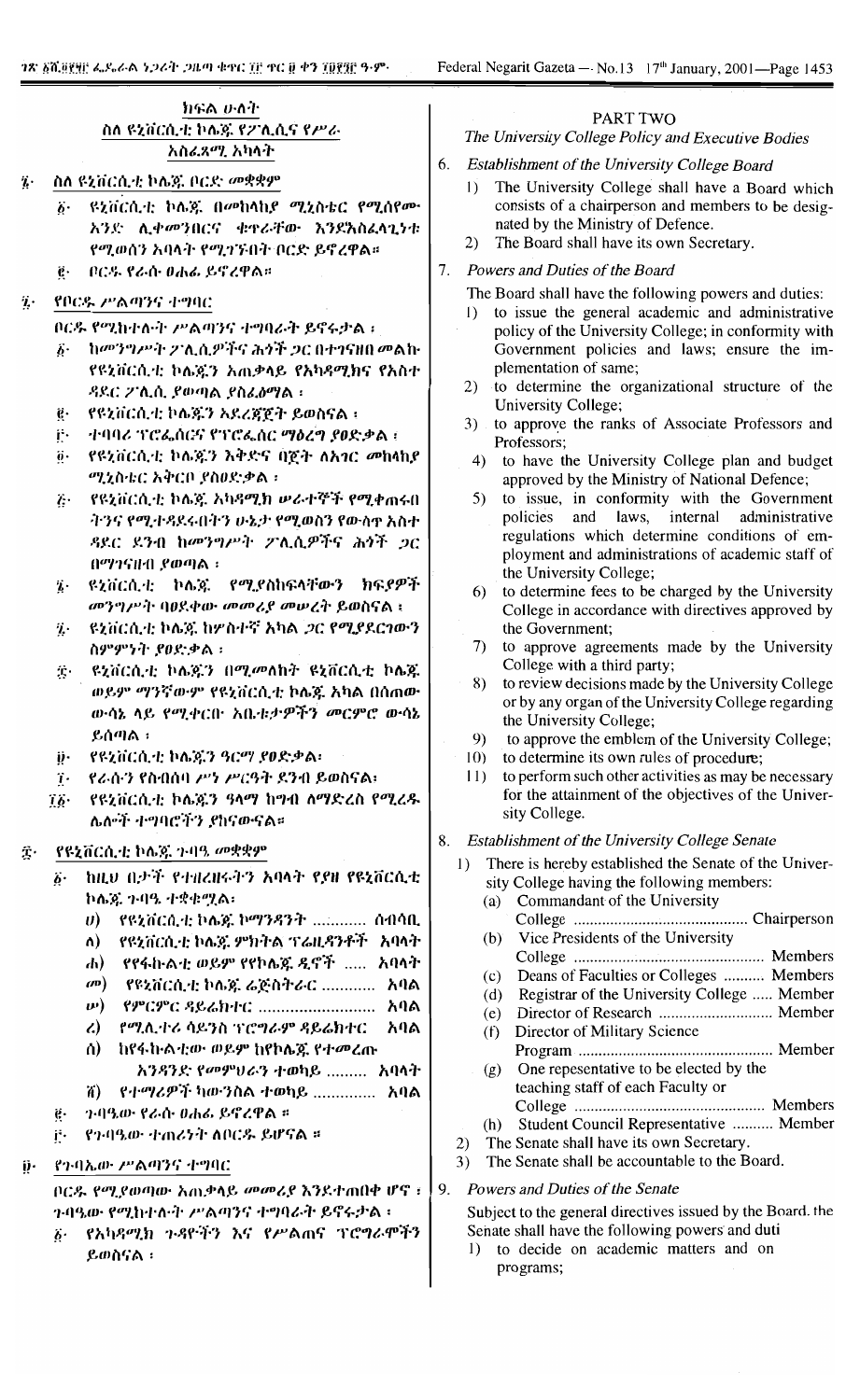| $\boldsymbol{e}$ . | የዩኒቨርሲቲ ኮሌጅ ሥርዓተ ትምህርት መሻሻልን አስመ                     |  |  |  |
|--------------------|------------------------------------------------------|--|--|--|
|                    | ልክቶ ከዲንስ ካውንስል የሚቀርቡ ሃሳቦችን መርምሮ                      |  |  |  |
|                    | $.90$ ደነታል።                                          |  |  |  |
| j٠                 | የዩኒቨርሲቲ ኮሌጇን የትምሀርት ካሌንደር መርምሮ                       |  |  |  |
|                    | ያፀድቃል ፡                                              |  |  |  |
| ö.                 | $\alpha$ ዩኒቨርሲቲ ኮሌኟ መምሀራን በዲንስ ካውንስል ሲቀር $\parallel$ |  |  |  |
|                    | ብእት እለክ ጋዴት ጥዋጋለር የአክደማክ ማለጋጣ                        |  |  |  |

- እስከ ረዳት ∙וו∧יו ንሮፌሰር ይሰጣል፣ ከረዳት ፕሮፌሰር ማዕረግ በላይ መርምሮ የውሣኔ ሃሣብ ለቦርዱ ያቀርባል ፡
- የተማሪዎች አቀባበልን ፡ የትምህርት ደረጃ አወሳሰንን ፡  $\ddot{L}$ የዲሲገንሊን ጉዳዮችንና ምረቃን የሚመለከቱ መመዘኛ መስፈርቶችን ያወጣል ፡ በነዚህም ጉዳዮች ላይ የሚቀርቡ አቤቱ:ታዎችንና ቅሬ:ታዎችን መርምሮ ውሳኔ ይሰጣል :
- አጠቃላይ የፈተና አሰጣተ አቅጣጫዎችን ይወስናል ፡ ï.
- ትምህርታቸውን ጨርሰው የሚመረቁ ተማሪዎች  $\ddot{\mathbf{z}}$ . ዝርዝር መርምሮ ያፀድቃል ፡ ሜዳይና ሽልማት የሚሰዋ በትን ሁኔታ ይወስናል ፡
- $\hat{\mathbf{r}}$ ዩኒቨርሲቲ ኮሌጄ የሚደስከፍላቸውን ክፍያዎች እንዲ ወስን ለቦርዱ ሃሳብ ያቀርባል ፡
- ij٠ በየሴሚስተሩ ቢያንስ አንድ ጊዜ ይሰበስባል ፡
- በቦርዱ የሚሰጡትን ሌሎች ተግባሮች ያከናውናል ።  $\tilde{\mathbf{I}}$
- የአመራር ኮሚቴ መቋቋም  $\mathbf{r}$ 
	- ከዚህ በታች የተዘረዘሩትን አባላት የያዘ የዩኒቨርሲቲ  $\ddot{\theta}$ . ኮሴຊ. አመራር ኮሚቴ ይቋቋማል ፡
		- υ) የዩኒቨርሲቲ ኮሌጃ ኮማንዳንት ............... ሰብሳቢ ለ) የአካዳሚክ ምክትል ፕሬዚዳንት ............... አባል ሐ) የአስተዳደርና ልማት ምክትል ፕሬዚዳንት ...አባል
		- መ) የኮማንዳንቱ ጽሕፈት ቤት ኃላፊ ............. ዐሐፊ
	- የአመራር ኮሚቴው ተጠሪነት ለቦርዱ ይሆናል ። ë.

## የአመራር ኮሚቴ ሥልጣንና ተግባር ïĝ∙

የዩኒቨርሲቲ ኮሌጁ አመራር ኮሚቴ የሚከተሉት ሥልጣንና ተግባሮች ይኖሩታል ፡

- የዩኒቨርሲቲ ኮሌጅን ዓላማ መሠረት ያደረገ እቅድ  $\hat{b}$ . ያወጣል ፡ በጀት ያዘጋጀል ፡ ሥራዎች በእቅዱ መሠረት መከናወናቸውን ደረጋግጣል ፡
- የአካዳሚክ ሥራተኞችን ቅኖር መርምሮ ያፀድቃል ፡ ę.
- በዩኒቨርሲቲ ኮሌጅ የሚሰዋ ሥልጠናን ለመጠበቅና Ë. ለማሳደግ የቲዮሪ እና የተግባርን ውህደትና ሚዛን *ያ*ስጠብቃል ፡ ሥልጠናው ከመከላከያ ተጨባጭ ፍላጎት እና ከሥራዊቱ የቴክኖሎጂ አጠቃቀም እድገት ጋር መጣጣሙኝ ያረጋግጣል ፡
- የመምህራንን ብቃትና ዋራት ያረጋግጣል ፡ የትምህርት ğ. መረጃዎችን ደሟላል ፡ ዙሪያ መለስ ድጋፍ ይሰጣል ፣
- የመከላከያና የዩኒቨርሲቲ ኮሌጁ ፖሊሲዎች፣ መመሪያ Ĕ٠ ዎችና ደንቦች እንዲከበሩና እንዲተገበሩ ያደርጋል ፣ የስልጠና ፖሊሲዎችና መመሪያዎች ያወጣል ፡
- የተናት ፡ የምርምርና የፌጠራ ሥራዎችን በስፋትና  $\mathbf{z}$ በዋራት ለማካሄድ መምህራን በጋራና በግል እንዲሳተፉ ደበረታታል ፡ አመቺ ሁኔታም ደመቻቻል ፡
- አዲስ ለሚገበ የዩኒቨርሲቲ ኮሌጁ ተማሪዎች  $\ddot{\imath}$ . የሚቀመጡ መመዘኛዎች እንደአስፈላጊነቱ ይመረ ምራል ፡ ደሻሽላል ፡
- Ŷ. የተማሪዎችን የሙያ ምርጫና ምደባ ከወቅቱ የመከላከያ ፍላጎት ጋር መጣጣሙን ደረጋግጣል።
- ከመሰል ማሰልጠኛ ተቋማት ጋር የሚያደርገውን ግንኙ  $\hat{\boldsymbol{\mathsf{v}}}$ . ንትና የልምድ ልውውዋ ያበረታታል።
- ዩኒቨርሲቲ ኮሴጁ በአወቃቀር ፡ በሰው ኃይልና በአሰራር  $\mathbf{r}$ ብቃቱን እያረጋንጠ እንዲሄድ ቀጣይ ዋረት ያደርጋል ።
- to examine and approve changes in curriculum of  $2)$ the University College recommended by the Dean's Council:
- $3)$ to examine and approve academic calendar of the University College;
- $4)$ to approve academic promotion up to the rank of Assistant Professor upon recommendation by the Dean's Council and recommend to the Board ranks above assistant professorship;
- to set criteria for admission of students, deter-5) mination of academic standards and graduation, and regulation of disciplinary matters; to examine and decide on petition relating to the same;
- to determine the general directions of conducting  $6)$ examinations;
- to approve the list of graduating students, to 7) formulate guidelines for awarding medals and prizes;
- 8) to recommend to the Board the amount of fees to be charged by the University College;
- 9) to meet at least once in a semester;
- $10)$ to perform such other activities as may be assigned to it by the Board.
- 10. **Establishment of Management Committee** 
	- $\mathbf{I}$ There is hereby established a Management Committee having the following members.
		- The Commandant of the University  $(a)$
		- $(b)$ The Academic Vice President
		- of the University College ................. Member  $(c)$ The Vice President for Administration
		- and Development ................................ Member The Head of the Secretariat of the  $(d)$
	- $2)$ The Management Committee shall be accountable to the Board.

## $11.$ Powers and Duties of the Management Committee

The Management Committee shall have the following powers and duties:

- to prepare plans and budget based on the objectives  $\mathbf{I}$ of the University College and see to it that activities to be carried out are according to plan;
- 2) to approve employment of academic staff;
- $3)$ to maintain and develop training given within the University College to keep the balance between theory and practice; to ensure that the training is compatible with the objective needs of Defence and with application of technological innovations;
- $4)$ to ensure the effectiveness and efficiency of teaching staff; to make available instruction support facilities; to give all round support;
- 5) to ensure policies, directives, and regulations of the Defence and the University College are respected and implemented; to issue training policies and directives.
- to faciliate things and encourage the teaching staff 6) to engage largely and effectively on research and innovation activities in-group and individually;
- 7) to scrutinize and improve admission requirements for newly admitted students of the University College;
- 8) to ensure that placement and choice of students are in line with the current needs of the Defence:
- 9) to encourage communication and experience sharing with other similar training institutions;
- $(0)$ to strive to ensure the effectiveness of the administrative set-up, human resource allocation and execution of work.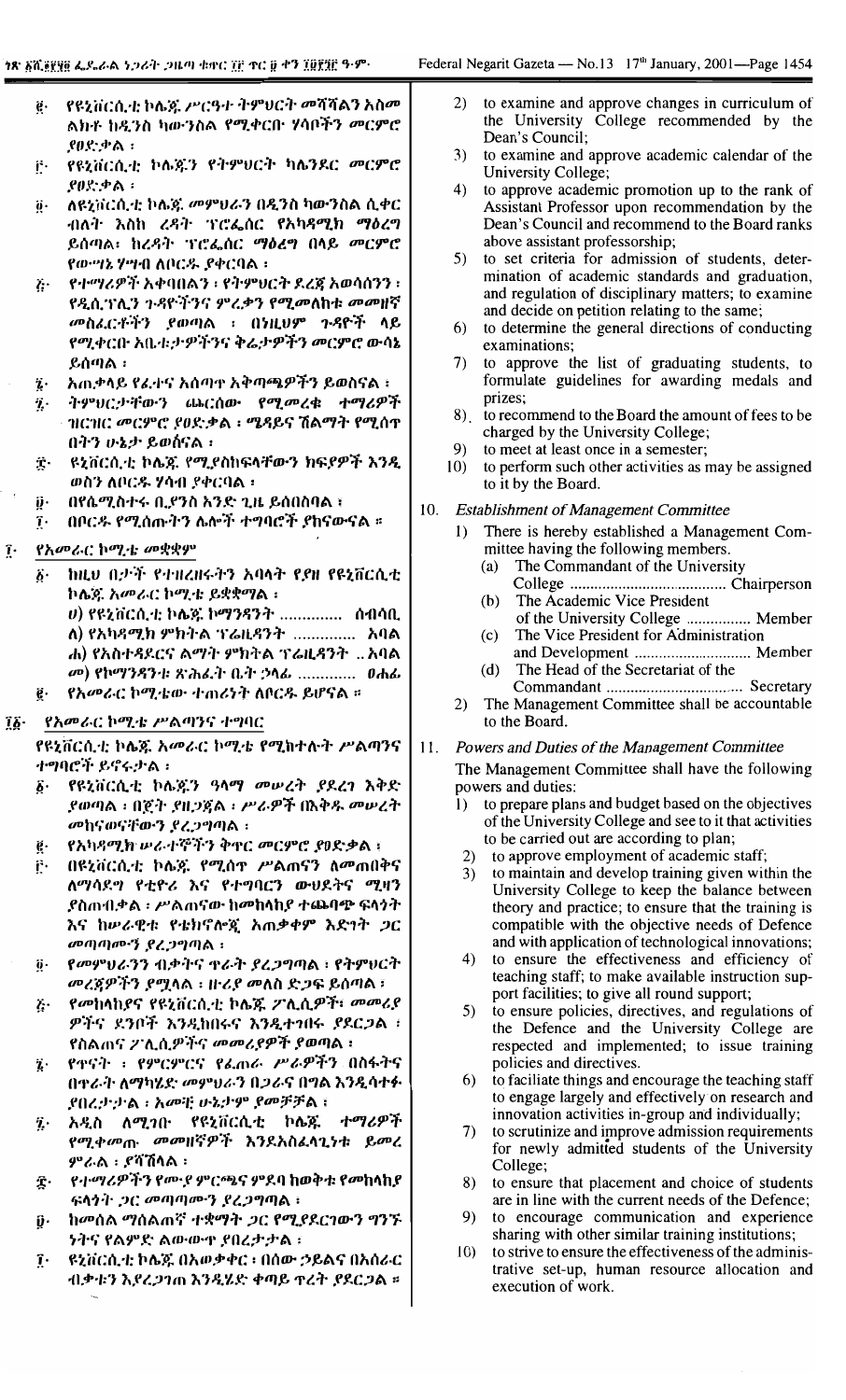$\cdot$ 

| _የዩኒቨርሲቲ ኮሌጃ ኮማንዳንት በመንግሥት ይሾማል ፡<br>ተጠሪንቱ ለቦርዱ ይሆናል ፡፡<br>የዩኒቨርሲቲ ኮሌጃ ምክትል ፕሬዚዳንቶች ተጠሪነ<br>ታቸው ለኮማንዳንቱ ሆኖ በቦርዱ አቅራቢነት በመን<br><i>ግሥት</i> ይሾማሉ ።<br>የዩኒቨርሲቲ ኮሌጁ ኮማንዳንት ሥልጣንና ተግባር<br>የዩኒቨርሲቲ ኮሌጁ ኮማንዳንት የዩኒቨርሲቲ ኮሌጁ መሪና<br>አስፈጻሚ ሆኖ የሚከተሉት ሥልጣንና<br>ተግባሮች<br>ይኖሩታል፡<br>የዩኒቨርሲቲ ኮሌጄን ሥራ በበላይነት ይመራል ፣<br>ደስተዳድራል ፡ ይቆጣጠራል ፡<br>የዩኒቨርሲቲ ኮሌጄን የሥራ ዕቅድ እንዲወጣ<br><i>ያደርጋል፡ አፌ</i> ጸጸም <i>ንም</i> ይከታተላል ፡<br>የዩኒቨርሲቲ ኮሌጁ በጀት በወቅቱ እንዲዘጋጅ<br><i>ያደርጋ</i> ል፡ ለሚ <i>መ</i> ለከተው ባለሥልጣን አቅርቦ ያስፌ<br>ቅዳል ፡ ስለአፌጻጸሙም ክትትል ያደርጋል ፤<br>በዩኒቨርሲቲ ኮሌጃ የሚሰጡ ትምሀርቶች ደረጀቸውን<br>የጠበቁ መሆናቸውን ይከታተላል፣ ይቆጣጠራል ፡፡<br>የምርምር ሥራዎች እንዲዳብሩ ያደርጋል ፣<br>በዩኒቨርሲቲ ኮሌጃ የሚደረጉ ምርምሮች በአብዛኛው<br>የሥራዊቱን ተልዕኮ የሚያሳኩ እንዲሆኑ ይዋራል ፣<br>ዩኒቨርሲቲ ኮሌጀ በሰው ኃይልና በማቴሪያል | $\left( \right)$<br>2)<br>13.<br>1)<br>2)<br>3)<br>4)                                                                                                                                                                                                                     | The Commandant of the University College shall<br>be appointed by the Government and shall be<br>accountable to the Board.<br>The Vice-Presidents of the University College<br>recommendation of the Board and shall be ac-<br>countable to the Commandant.<br>Powers and Duties of the University College<br>Commandant<br>The Commandant of the University College shall be the<br>have the following powers and duties:<br>to direct, administer and supervise the activities of<br>the University College;<br>to cause the issuance of activity plan of the<br>University College and follow up its implemen-<br>tation;<br>to have budget of the University College prepared<br>on time, submit same for approval to the ap-<br>propriate authority; and follow-up its implemen- |
|-----------------------------------------------------------------------------------------------------------------------------------------------------------------------------------------------------------------------------------------------------------------------------------------------------------------------------------------------------------------------------------------------------------------------------------------------------------------------------------------------------------------------------------------------------------------------------------------------------------------------------------------------------------------------------------------------------------------------|---------------------------------------------------------------------------------------------------------------------------------------------------------------------------------------------------------------------------------------------------------------------------|---------------------------------------------------------------------------------------------------------------------------------------------------------------------------------------------------------------------------------------------------------------------------------------------------------------------------------------------------------------------------------------------------------------------------------------------------------------------------------------------------------------------------------------------------------------------------------------------------------------------------------------------------------------------------------------------------------------------------------------------------------------------------------------|
|                                                                                                                                                                                                                                                                                                                                                                                                                                                                                                                                                                                                                                                                                                                       |                                                                                                                                                                                                                                                                           | shall be appointed by the Government upon                                                                                                                                                                                                                                                                                                                                                                                                                                                                                                                                                                                                                                                                                                                                             |
|                                                                                                                                                                                                                                                                                                                                                                                                                                                                                                                                                                                                                                                                                                                       |                                                                                                                                                                                                                                                                           |                                                                                                                                                                                                                                                                                                                                                                                                                                                                                                                                                                                                                                                                                                                                                                                       |
|                                                                                                                                                                                                                                                                                                                                                                                                                                                                                                                                                                                                                                                                                                                       |                                                                                                                                                                                                                                                                           |                                                                                                                                                                                                                                                                                                                                                                                                                                                                                                                                                                                                                                                                                                                                                                                       |
|                                                                                                                                                                                                                                                                                                                                                                                                                                                                                                                                                                                                                                                                                                                       |                                                                                                                                                                                                                                                                           |                                                                                                                                                                                                                                                                                                                                                                                                                                                                                                                                                                                                                                                                                                                                                                                       |
|                                                                                                                                                                                                                                                                                                                                                                                                                                                                                                                                                                                                                                                                                                                       |                                                                                                                                                                                                                                                                           |                                                                                                                                                                                                                                                                                                                                                                                                                                                                                                                                                                                                                                                                                                                                                                                       |
|                                                                                                                                                                                                                                                                                                                                                                                                                                                                                                                                                                                                                                                                                                                       |                                                                                                                                                                                                                                                                           | Chief Executive of the University College and shall                                                                                                                                                                                                                                                                                                                                                                                                                                                                                                                                                                                                                                                                                                                                   |
|                                                                                                                                                                                                                                                                                                                                                                                                                                                                                                                                                                                                                                                                                                                       |                                                                                                                                                                                                                                                                           |                                                                                                                                                                                                                                                                                                                                                                                                                                                                                                                                                                                                                                                                                                                                                                                       |
|                                                                                                                                                                                                                                                                                                                                                                                                                                                                                                                                                                                                                                                                                                                       |                                                                                                                                                                                                                                                                           |                                                                                                                                                                                                                                                                                                                                                                                                                                                                                                                                                                                                                                                                                                                                                                                       |
|                                                                                                                                                                                                                                                                                                                                                                                                                                                                                                                                                                                                                                                                                                                       |                                                                                                                                                                                                                                                                           |                                                                                                                                                                                                                                                                                                                                                                                                                                                                                                                                                                                                                                                                                                                                                                                       |
|                                                                                                                                                                                                                                                                                                                                                                                                                                                                                                                                                                                                                                                                                                                       |                                                                                                                                                                                                                                                                           |                                                                                                                                                                                                                                                                                                                                                                                                                                                                                                                                                                                                                                                                                                                                                                                       |
|                                                                                                                                                                                                                                                                                                                                                                                                                                                                                                                                                                                                                                                                                                                       |                                                                                                                                                                                                                                                                           |                                                                                                                                                                                                                                                                                                                                                                                                                                                                                                                                                                                                                                                                                                                                                                                       |
|                                                                                                                                                                                                                                                                                                                                                                                                                                                                                                                                                                                                                                                                                                                       |                                                                                                                                                                                                                                                                           |                                                                                                                                                                                                                                                                                                                                                                                                                                                                                                                                                                                                                                                                                                                                                                                       |
|                                                                                                                                                                                                                                                                                                                                                                                                                                                                                                                                                                                                                                                                                                                       |                                                                                                                                                                                                                                                                           |                                                                                                                                                                                                                                                                                                                                                                                                                                                                                                                                                                                                                                                                                                                                                                                       |
|                                                                                                                                                                                                                                                                                                                                                                                                                                                                                                                                                                                                                                                                                                                       |                                                                                                                                                                                                                                                                           |                                                                                                                                                                                                                                                                                                                                                                                                                                                                                                                                                                                                                                                                                                                                                                                       |
|                                                                                                                                                                                                                                                                                                                                                                                                                                                                                                                                                                                                                                                                                                                       |                                                                                                                                                                                                                                                                           |                                                                                                                                                                                                                                                                                                                                                                                                                                                                                                                                                                                                                                                                                                                                                                                       |
|                                                                                                                                                                                                                                                                                                                                                                                                                                                                                                                                                                                                                                                                                                                       |                                                                                                                                                                                                                                                                           |                                                                                                                                                                                                                                                                                                                                                                                                                                                                                                                                                                                                                                                                                                                                                                                       |
|                                                                                                                                                                                                                                                                                                                                                                                                                                                                                                                                                                                                                                                                                                                       |                                                                                                                                                                                                                                                                           |                                                                                                                                                                                                                                                                                                                                                                                                                                                                                                                                                                                                                                                                                                                                                                                       |
|                                                                                                                                                                                                                                                                                                                                                                                                                                                                                                                                                                                                                                                                                                                       |                                                                                                                                                                                                                                                                           | tation;                                                                                                                                                                                                                                                                                                                                                                                                                                                                                                                                                                                                                                                                                                                                                                               |
|                                                                                                                                                                                                                                                                                                                                                                                                                                                                                                                                                                                                                                                                                                                       |                                                                                                                                                                                                                                                                           | to control and follow up the standard and quality of                                                                                                                                                                                                                                                                                                                                                                                                                                                                                                                                                                                                                                                                                                                                  |
|                                                                                                                                                                                                                                                                                                                                                                                                                                                                                                                                                                                                                                                                                                                       |                                                                                                                                                                                                                                                                           | courses offered by the University College;                                                                                                                                                                                                                                                                                                                                                                                                                                                                                                                                                                                                                                                                                                                                            |
|                                                                                                                                                                                                                                                                                                                                                                                                                                                                                                                                                                                                                                                                                                                       | 5).                                                                                                                                                                                                                                                                       | to encourage the development of research                                                                                                                                                                                                                                                                                                                                                                                                                                                                                                                                                                                                                                                                                                                                              |
| እንዲማሳ ተረት የደርጋል፡                                                                                                                                                                                                                                                                                                                                                                                                                                                                                                                                                                                                                                                                                                      |                                                                                                                                                                                                                                                                           | activities;                                                                                                                                                                                                                                                                                                                                                                                                                                                                                                                                                                                                                                                                                                                                                                           |
| ወደ ዩኒቨርሲቲ ኮሌጁ ለሚገቡ ተማሪዎች ተገቢው                                                                                                                                                                                                                                                                                                                                                                                                                                                                                                                                                                                                                                                                                         | 6)                                                                                                                                                                                                                                                                        | strive to ensure researches made in the University                                                                                                                                                                                                                                                                                                                                                                                                                                                                                                                                                                                                                                                                                                                                    |
| የመመልመያ መመዘኛዎች እንዲዘጋጁ ያደርጋል ፣                                                                                                                                                                                                                                                                                                                                                                                                                                                                                                                                                                                                                                                                                          |                                                                                                                                                                                                                                                                           | College are largely in line with the needs of<br>Defence;                                                                                                                                                                                                                                                                                                                                                                                                                                                                                                                                                                                                                                                                                                                             |
| ተግባራዊነታቸውንም ይቆጣጠራል ፡                                                                                                                                                                                                                                                                                                                                                                                                                                                                                                                                                                                                                                                                                                  |                                                                                                                                                                                                                                                                           | 7) to ensure that manpower and material requirement                                                                                                                                                                                                                                                                                                                                                                                                                                                                                                                                                                                                                                                                                                                                   |
| በዩኒቨርሲቲ ኮሌጅ ስም የሚደረጉ ማናቸውንም ስም                                                                                                                                                                                                                                                                                                                                                                                                                                                                                                                                                                                                                                                                                        |                                                                                                                                                                                                                                                                           | of the University College is fulfilled;                                                                                                                                                                                                                                                                                                                                                                                                                                                                                                                                                                                                                                                                                                                                               |
| ምንቶች እና ሰነዶች ይፌርማል ፤                                                                                                                                                                                                                                                                                                                                                                                                                                                                                                                                                                                                                                                                                                  | 8)                                                                                                                                                                                                                                                                        | to have the criteria for selection of new students to                                                                                                                                                                                                                                                                                                                                                                                                                                                                                                                                                                                                                                                                                                                                 |
| በዩኒቨርሲቲ ኮሌጅ ስም የባንክ ሂሣብ እንዲከፈትና                                                                                                                                                                                                                                                                                                                                                                                                                                                                                                                                                                                                                                                                                       |                                                                                                                                                                                                                                                                           | the University College prepared; to ensure its                                                                                                                                                                                                                                                                                                                                                                                                                                                                                                                                                                                                                                                                                                                                        |
| እንዲንቀሳቀስ ያደርጋል ፡                                                                                                                                                                                                                                                                                                                                                                                                                                                                                                                                                                                                                                                                                                      |                                                                                                                                                                                                                                                                           | implementation;                                                                                                                                                                                                                                                                                                                                                                                                                                                                                                                                                                                                                                                                                                                                                                       |
| የመከላከያ እቅዶችን ፡ የመከላከያና የዩኒቨርሲቲ                                                                                                                                                                                                                                                                                                                                                                                                                                                                                                                                                                                                                                                                                        | 9)                                                                                                                                                                                                                                                                        | to sign any agreements and documents made on                                                                                                                                                                                                                                                                                                                                                                                                                                                                                                                                                                                                                                                                                                                                          |
| ኮሌጃ. ደንቦችና መመሪያዎች በተገቢው መተግባራ                                                                                                                                                                                                                                                                                                                                                                                                                                                                                                                                                                                                                                                                                         |                                                                                                                                                                                                                                                                           | behalf of the University College;                                                                                                                                                                                                                                                                                                                                                                                                                                                                                                                                                                                                                                                                                                                                                     |
| ቸውን ይቆጣጠራል ፡                                                                                                                                                                                                                                                                                                                                                                                                                                                                                                                                                                                                                                                                                                          | 10).                                                                                                                                                                                                                                                                      | to open and operate bank accounts in the name of                                                                                                                                                                                                                                                                                                                                                                                                                                                                                                                                                                                                                                                                                                                                      |
|                                                                                                                                                                                                                                                                                                                                                                                                                                                                                                                                                                                                                                                                                                                       |                                                                                                                                                                                                                                                                           | the University College;                                                                                                                                                                                                                                                                                                                                                                                                                                                                                                                                                                                                                                                                                                                                                               |
| ስለ ዩኒቨርሲቲ ኮሌጁ የሥራ እንቅስቃሴ ለቦርዱ                                                                                                                                                                                                                                                                                                                                                                                                                                                                                                                                                                                                                                                                                         | 11)                                                                                                                                                                                                                                                                       | to ensure that Defence plans and the regulations                                                                                                                                                                                                                                                                                                                                                                                                                                                                                                                                                                                                                                                                                                                                      |
| በየሦስት ወሩ ሪፖርት ያቀርባል ፣                                                                                                                                                                                                                                                                                                                                                                                                                                                                                                                                                                                                                                                                                                 |                                                                                                                                                                                                                                                                           | and directives of Defence and the University                                                                                                                                                                                                                                                                                                                                                                                                                                                                                                                                                                                                                                                                                                                                          |
| ተማሪዎች ትምህርታቸውን በትጋትና በብቃት እንዲ                                                                                                                                                                                                                                                                                                                                                                                                                                                                                                                                                                                                                                                                                         |                                                                                                                                                                                                                                                                           | College are properly implemented;                                                                                                                                                                                                                                                                                                                                                                                                                                                                                                                                                                                                                                                                                                                                                     |
|                                                                                                                                                                                                                                                                                                                                                                                                                                                                                                                                                                                                                                                                                                                       | 12)                                                                                                                                                                                                                                                                       | to submit, every three months, reports on activities                                                                                                                                                                                                                                                                                                                                                                                                                                                                                                                                                                                                                                                                                                                                  |
|                                                                                                                                                                                                                                                                                                                                                                                                                                                                                                                                                                                                                                                                                                                       |                                                                                                                                                                                                                                                                           | of the University College to the Board;                                                                                                                                                                                                                                                                                                                                                                                                                                                                                                                                                                                                                                                                                                                                               |
|                                                                                                                                                                                                                                                                                                                                                                                                                                                                                                                                                                                                                                                                                                                       | 13)                                                                                                                                                                                                                                                                       | to carry out all round development activities in                                                                                                                                                                                                                                                                                                                                                                                                                                                                                                                                                                                                                                                                                                                                      |
|                                                                                                                                                                                                                                                                                                                                                                                                                                                                                                                                                                                                                                                                                                                       |                                                                                                                                                                                                                                                                           | order to enable students to follow their studies                                                                                                                                                                                                                                                                                                                                                                                                                                                                                                                                                                                                                                                                                                                                      |
|                                                                                                                                                                                                                                                                                                                                                                                                                                                                                                                                                                                                                                                                                                                       |                                                                                                                                                                                                                                                                           | diligently and to be able to render proper services                                                                                                                                                                                                                                                                                                                                                                                                                                                                                                                                                                                                                                                                                                                                   |
| የግምገማው ውጤትም በአግባቡ መያዙን ያረጋ                                                                                                                                                                                                                                                                                                                                                                                                                                                                                                                                                                                                                                                                                            |                                                                                                                                                                                                                                                                           | to the Defence Forces, upon graduation;                                                                                                                                                                                                                                                                                                                                                                                                                                                                                                                                                                                                                                                                                                                                               |
| ግጣል፡                                                                                                                                                                                                                                                                                                                                                                                                                                                                                                                                                                                                                                                                                                                  | 14)                                                                                                                                                                                                                                                                       | to ensure the periodic performance evaluation of                                                                                                                                                                                                                                                                                                                                                                                                                                                                                                                                                                                                                                                                                                                                      |
| የአስተዳደራዊ ጉዳዮችን በመመሪያው መሠረት መፌ                                                                                                                                                                                                                                                                                                                                                                                                                                                                                                                                                                                                                                                                                         |                                                                                                                                                                                                                                                                           | the students, teaching staff and employees are                                                                                                                                                                                                                                                                                                                                                                                                                                                                                                                                                                                                                                                                                                                                        |
| ጸማቸውን ይቆጣጠራል ፡፡                                                                                                                                                                                                                                                                                                                                                                                                                                                                                                                                                                                                                                                                                                       |                                                                                                                                                                                                                                                                           | carried out and result is properly kept;                                                                                                                                                                                                                                                                                                                                                                                                                                                                                                                                                                                                                                                                                                                                              |
|                                                                                                                                                                                                                                                                                                                                                                                                                                                                                                                                                                                                                                                                                                                       | 15)                                                                                                                                                                                                                                                                       | to supervise that administrative activities are                                                                                                                                                                                                                                                                                                                                                                                                                                                                                                                                                                                                                                                                                                                                       |
| የዩኒቨርሲቲ ኮሌጃ አካዳሚክ<br>ምክትል<br>ፕሬዚዳንት                                                                                                                                                                                                                                                                                                                                                                                                                                                                                                                                                                                                                                                                                   |                                                                                                                                                                                                                                                                           | carried out pursuant to the regulations.                                                                                                                                                                                                                                                                                                                                                                                                                                                                                                                                                                                                                                                                                                                                              |
| ሥልጣንና ተግባር                                                                                                                                                                                                                                                                                                                                                                                                                                                                                                                                                                                                                                                                                                            | 14.                                                                                                                                                                                                                                                                       | Powers and Duties of the Academic Vice-president                                                                                                                                                                                                                                                                                                                                                                                                                                                                                                                                                                                                                                                                                                                                      |
| የዩኒቨርሲቲ ኮሌጁ አካዳሚክ ምክትል ፕሬዚዳንት                                                                                                                                                                                                                                                                                                                                                                                                                                                                                                                                                                                                                                                                                         |                                                                                                                                                                                                                                                                           | The Academic Vice-president shall be accountable to                                                                                                                                                                                                                                                                                                                                                                                                                                                                                                                                                                                                                                                                                                                                   |
| ተጠሪነቱ ለዩኒቨርሲቲ ኮሌጇ ኮማንዳንት ሆኖ የሚከተሉት                                                                                                                                                                                                                                                                                                                                                                                                                                                                                                                                                                                                                                                                                    |                                                                                                                                                                                                                                                                           | the Commandant of the University College and shall                                                                                                                                                                                                                                                                                                                                                                                                                                                                                                                                                                                                                                                                                                                                    |
|                                                                                                                                                                                                                                                                                                                                                                                                                                                                                                                                                                                                                                                                                                                       |                                                                                                                                                                                                                                                                           | have the following powers and duties:                                                                                                                                                                                                                                                                                                                                                                                                                                                                                                                                                                                                                                                                                                                                                 |
|                                                                                                                                                                                                                                                                                                                                                                                                                                                                                                                                                                                                                                                                                                                       | $\mathbf{D}$                                                                                                                                                                                                                                                              | to guide the academic work as a head; to chair the<br>meeting of the Dean's Council;                                                                                                                                                                                                                                                                                                                                                                                                                                                                                                                                                                                                                                                                                                  |
|                                                                                                                                                                                                                                                                                                                                                                                                                                                                                                                                                                                                                                                                                                                       | ከታተሉና ተመርቀውም ለሠራዊቱ<br>ተገቢውን<br><i>ግ</i> ል <i>ጋ</i> ሎት እንዲሰጡ የሚያስችል ሁለገብ የግንባ <i>ታ</i><br>ሥራ በብቃት እንዲካሄድ ያደርጋል ፡<br>የዩኒቨርሲቲ ኮሌጅ ተማሪዎች ፣ መምሀራንና<br>ሥራተኞች የሥራ አፈጻጸም በየወቅቱ <i>መገ</i> ምገሙንና<br>ሥልጣንና ተግባሮች ይኖሩታል።<br>_የአካዳሚኩን <i>ሥራ</i> በበላይነት ይመራል ፡ የዲንስ<br>ካውንስሉን ይሰበስባል ፡፡ |                                                                                                                                                                                                                                                                                                                                                                                                                                                                                                                                                                                                                                                                                                                                                                                       |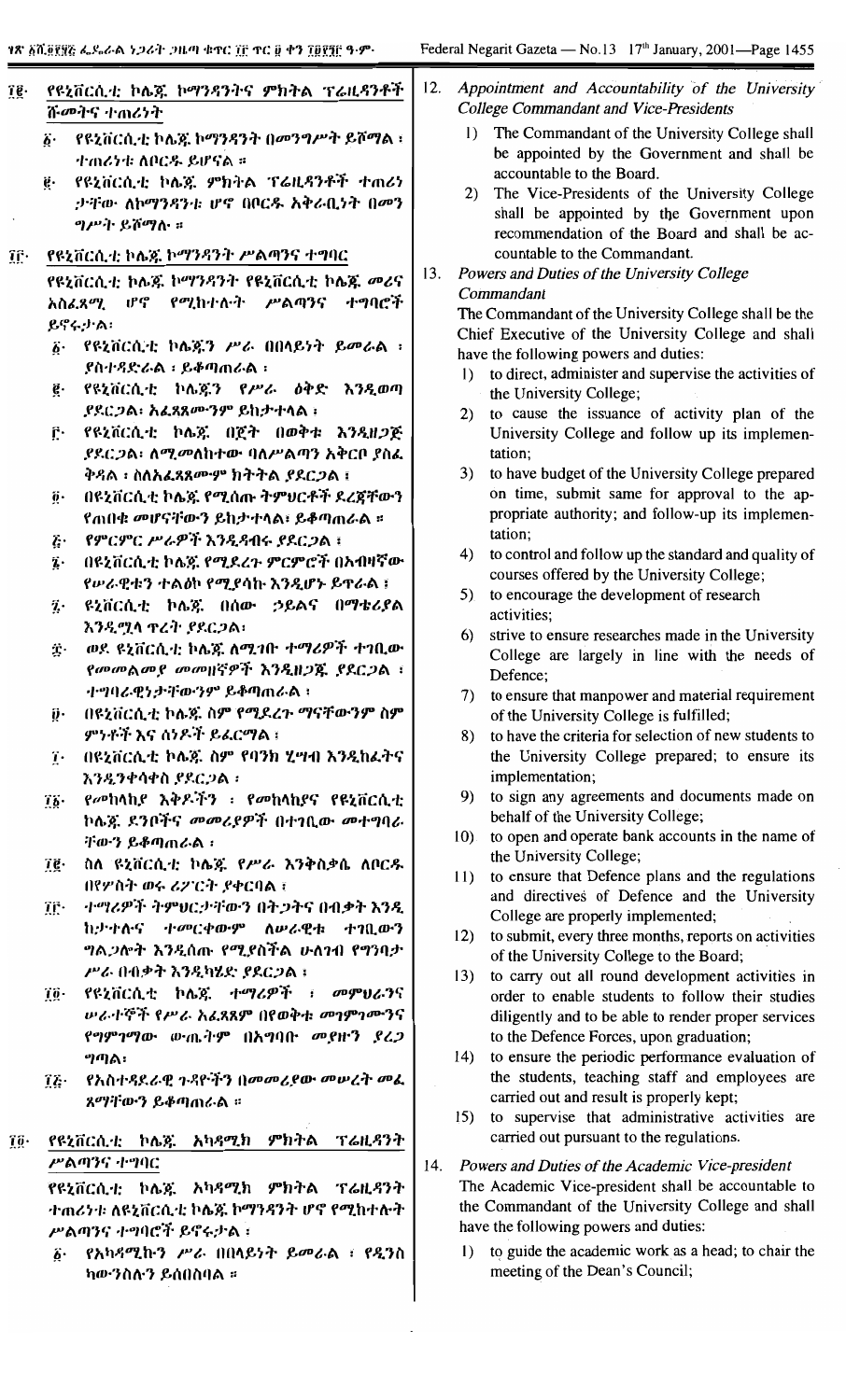|     | ġ.                    | የትምህርቱ ፡ የምርምሩና የቴክኒክ አንልግሎቱ                                    |     | 2)                | to co-ordinate the proper running of education,                                                            |
|-----|-----------------------|-----------------------------------------------------------------|-----|-------------------|------------------------------------------------------------------------------------------------------------|
|     |                       | በሚገባ እንዲካሄድ ያስተባብራል፡ የዩኒቨርሲቲ ኮሌጁ                                |     |                   | research and technical service; to follow up and                                                           |
|     |                       | ድጋፍ ሰጪ አካላት ለትምሀርቱ እንቅስቃሴ ድጋፍ                                   |     |                   | ensure that support staff of the University College<br>put their effort to the proper running of the       |
|     |                       | መስጠታቸውን ይከታተላል፡ ያረጋግጣል፡                                         |     |                   | teaching activities;                                                                                       |
|     | į۰                    | የዩኒቨርሲቲ ኮሌጃ ሥርዓተ ትምሀርት ደረጃ                                      |     | 3)                | to ensure that the standard of the curriculum of the                                                       |
|     |                       | መጠበቁን ያረጋግጣል፡ የማሻሻያ ሐሳብ ያቀርባል ፡                                 |     |                   | University College are maintained; to recommend                                                            |
|     |                       | የመማር ማስተማር ሂደት ኖራት እንዲጠበቅ                                       |     |                   | changes; to ensure the quality of the teaching-                                                            |
|     |                       | .የደርጋል፡                                                         |     |                   | learning process;                                                                                          |
|     | ij٠                   | መጽሐፍት ፣ የማስተማርደ ቁሳቁሶችና መሣሪያዎች                                   |     | 4)                | to ensure that textbooks, teaching materials, and                                                          |
|     |                       | ለትምህርቱ ተግባር መዋላቸውን ያረጋግጣል ፡                                     |     | 5)                | equipment are properly used for teaching purpose;<br>to conduct studies for the commencement of new        |
|     | $\ddot{h}$            | አዳዲስ የአካዳሚክ ፕሮግራሞች እንዲጀመሩ ዋናት                                   |     |                   | academic programs, and supervise its implemen-                                                             |
|     |                       | እንዲካሄደ ያደርጋል ፡ ተፈጸሚነቱንም ይቆጣጠራል፣                                 |     |                   | tation;                                                                                                    |
|     | $\ddot{\imath}$ .     | የተማሪዎችን የትኩረት መስክ ምርጫ ያስተባብራል ፡                                 |     | 6)                | to coordinate the selection of majors by students;                                                         |
|     | <i>Ί</i> .            | ፈተናና የፌተና ውጤትን አስመልክቶ በየትምሀርት                                   |     | 7)                | to evaluate examinations and examination results                                                           |
|     |                       | <i>ዓመተ፡ መጨረ</i> ሻ ክየፋኩል <i>ቲ</i> ው የሚቀርቡ ዘንባዎችን                 |     |                   | of students submitted by the Faculties and submit                                                          |
|     |                       | እየገመገመ ከአስተያየት ጋር ለዩኒቨርሲቲ ኮሌጁ                                   |     |                   | same to the commandant of the University College<br>with recommendation;                                   |
|     |                       | ኮማንዳንት ያቀርባል ፡                                                  |     | 8)                | to evaluate requests of teaching staff employment,                                                         |
|     | $\mathbf{T}$          | የመምህራን ቅኖርን ፣ ኮንትራት ማደስንና የደረጀ                                  |     |                   | renewal of contracts and academic promotions and                                                           |
|     |                       | <i>ዕ</i> ደግትን አስመልክቶ የሚቀርቡ ዋያቄዎችን እየመ                           |     |                   | forward recommendation to the University                                                                   |
|     |                       | ረመረ ለዩኒቨርሲቲው አመራር ኮሚቴ የውሳኔ ሃሳብ                                  |     |                   | College Management Committee; to sign teaching                                                             |
|     |                       | ያቀርባል ፣ የመምሀራንን የኮንትራት ቅኖር ዩኒቨ                                  |     |                   | staff employment contracts on behalf of the                                                                |
|     |                       | ርሲቲ ኮሌጁን ወክሎ ይሬርማል ፡                                            |     | 9)                | University College;<br>to submit reports to the commandant of the                                          |
|     | ij.                   | የአካዳሚክ ፕሮግራሞች ዝግጅትና አቅርቦት ፣ የበጀት                                |     |                   | University College regarding preparation and                                                               |
|     |                       | ፍላንትና አፈጸጸም እና የሰው ኃይል ፍላንትን በተ <i>መ</i>                        |     |                   | provision of academic programs,<br>budget                                                                  |
|     |                       | ለከተ ለዩኒቨርሲቲ ኮሌጃ ኮማንዳንት ዘገባ ያቀርባል ፤                              |     |                   | requirement and utilization and work force                                                                 |
|     | ï٠                    | የዩኒቨርሲቲ ኮሌጁን የአካዳሚክ ሕጎችና ደንቦች                                   |     |                   | requirement;                                                                                               |
|     |                       | በተገቢ ሥራ ላይ መዋላቸውን ይከታተላል ፡                                      |     | 10 <sub>0</sub>   | to follow up the proper implementation of                                                                  |
|     | ïĶ∙                   | በየፋከልቲው የሥራ አሬጻጸም ግምገማዎች መካሄዳ                                   |     | 11)               | academic rules and regulations;<br>to ensure that performance evaluations are being                        |
|     |                       | ቸውን ደረጋግጣል ፡                                                    |     |                   | conducted by the respective faculties;                                                                     |
|     | ïg∙                   | በሥሩ የሚገኙ ;ካፌዎችን የሥራ ብቃት ይገመ                                     |     | $\vert 2 \rangle$ | to evaluate the efficiency of officials under his                                                          |
|     |                       | ግማል፡<br>በአካዳሚክ ጉዳዮችና ስብሰባዎች ላይ የዩኒቨርሲቲ                          |     |                   | supervision;                                                                                               |
|     | ΊÊ·                   | ኮሌვን ኮማንዳንት ያማክራል ፡ ይወክላል ፣                                     |     | 13)               | to advise and represent the Commandant of the                                                              |
|     |                       | በዩኒቨርሲቲ ኮሌጃ ኮማንዳንት የሚሰጡትን ሌሎች                                   |     |                   | University College on academic matters and on                                                              |
|     | Ίĝ·                   | <i>ተግ</i> ባሮች ያከናውናል።                                           |     | (4)               | meetings;<br>to perform such other duties as may be assigned to                                            |
|     |                       |                                                                 |     |                   | him by the Commandant of the University                                                                    |
| Îξ· |                       | የአስተዳደርና ልማት ምክትል ፕሬዚዳንት ሥልጣንና                                  |     |                   | College.                                                                                                   |
|     | ተግባር                  |                                                                 | 15. |                   | Powers and Duties of Vice-President for Adminis-                                                           |
|     |                       | የዩኒቨርሲቲ ኮሌጁ የአስተዳደርና ልማት ምክትል ፕሬዚ                               |     |                   | tration and Development                                                                                    |
|     |                       | ዳንት ተጠሪነቱ ለኮማንዳንቱ ሆኖ የሚከተሉት ሥልጣንና                               |     |                   | The Vice-president for Administration and Develop-                                                         |
|     |                       | ተግባሮች ይኖሩታል ፡                                                   |     |                   | ment shall be accountable to the Commandant of the                                                         |
|     | $\ddot{\mathbf{6}}$ . | የዩኒቨርሲቲ ኮሌጃ ተማሪዎችና የሥራዊት አባላት                                   |     |                   | University College and shall have the following powers                                                     |
|     |                       | ሕገመንግሥታዊ ግንዛቤያቸው እንዲጕለብትና በ0ና                                   |     | 1)                | and duties:<br>to carry out development works that would help                                              |
|     |                       | እምነት ላይ ተመሥርተው ተልዕኮአቸውን በብቃት                                    |     |                   | students and military staff of the University                                                              |
|     |                       | እንዲወጡ የሚያስችል የልማት ሥራዎችን ይሠራል ፡                                  |     |                   | College to develop their understanding of the                                                              |
|     | ę.                    | የዩኒቨርሲቲ ኮሌጃ ማህበረሰብ የዜግነትና የሙያ                                   |     |                   | constitution and to discharge their responsibilities                                                       |
|     |                       | <i>ግ</i> ደ <sub>0</sub> ታውን በጠንካራ እምነትና ፍላነት እየተወጣ              |     |                   | with strong commitment;                                                                                    |
|     |                       | የዩኒቨርሲቲ ኮሌጃን ተልዕኮ በብቃት እንዲያሳካ                                   |     | 2)                | to give all round leadership to help the University<br>College's society discharge their civil and profes- |
|     |                       | ዙሪደ መለስ አመራር ይሰጣል፣ የቅርብ ድጋፍ                                     |     |                   | sional obligations with strong belief and interest in                                                      |
|     |                       | ያደርጋል ፡ ይሆንን ተልዕኮ ለማገልገል የሚቋቋሙ                                  |     |                   | order to fulfill the University College objectives;                                                        |
|     |                       | መዋቅሮች ያጠናክራል።                                                   |     |                   | to establish organs to assist same;                                                                        |
|     | į٠                    | የመከላከያ እና የዩኒቨርሲቲ ኮሌጁ ደንቦች መመሪያ<br>ዎችና ፖሊሲዎች በዩኒቨርሲቲ ኮሌጁ ማህበረሰብ |     | 3)                | to familiarize the University College's society and                                                        |
|     |                       | በተለይም በተማሪዎች እንዲታወቁና እንዲተገበሩ                                    |     |                   | in particular the students with the regulations,                                                           |
|     |                       | .የደርጋል ፡                                                        |     |                   | directives and policies of Defence and the Univer-<br>sity College; and see its implementation;            |
|     |                       |                                                                 |     |                   |                                                                                                            |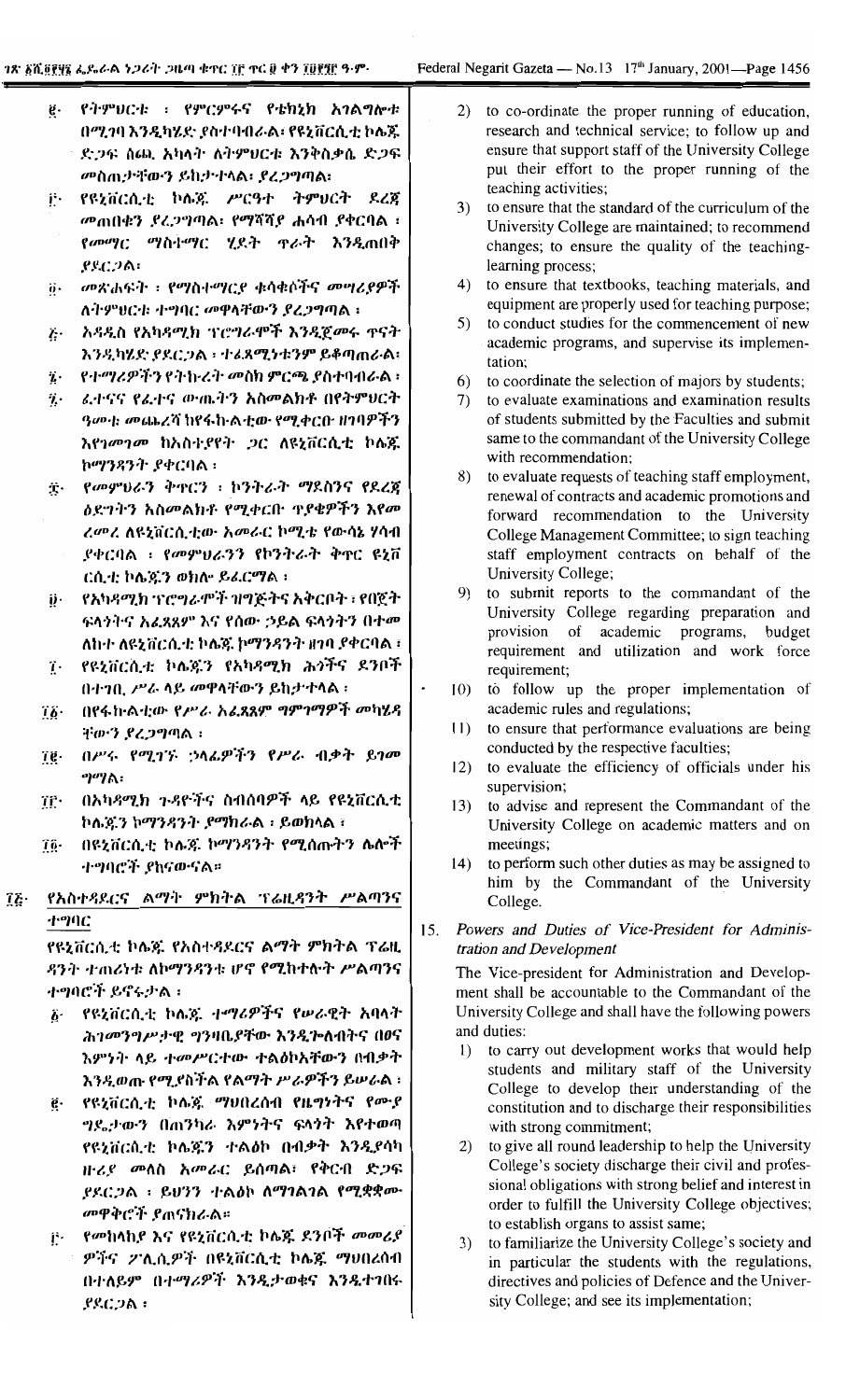- የዩኒቨርሲቲ ኮሌጄን የሰው ኃይል ፍላጎት መንግሥት ö. ባዐደቀው አቋም መሠረት መሟላቱን ደረጋግጣል ፤ የሥራተኞች ቅኖር ፡ ዝውውር ፡ ሹመት ፡ ስንብትና ሌሎች አስተዳደራዊ ጉዳዮች በደንቦችና በመመሪ ያዎች መሥረት መፈጸማቸውን ይቆጣጠራል ፡ ይመራል ፣ ሥራተኞች መብታቸው ተከብሮላቸው つくごうすのう እንዲወጡ አስፈላጊውን  $J - \Lambda$ ያደርጋል።
- የዩኒቨርሲቲ ኮሌ፩ ተማሪዎችና የሠራዊት አባላት  $\ddot{\mathbf{c}}$ የሚሊታሪ ሳይንስና ተበብ ግንዛቤያቸው እንዲዳብር ፡ የአካልና የሥነልቦና ዝግጁነታቸው እንዲረጋገጥ የተ ንነባውን የካዴት ሥልጠና ፕሮግራም በቅርብ ይከታ ተሳል፡ አመራር ይሰጣል ፡
- በዩኒቨርሲቲ ኮሌጃ ማህበረሰብ በአጠቃላይና 7. በተለይም በተማሪው አካልን የሚገነቡና አእምሮን የሚያዝናኑ ደረጃን የጠበቁ ስፖርታዊ ፕሮግራሞች እንዲደራጁ ያደርጋል ።
- የዩኒቨርሲቲ ኮሌጄንና የዩኒቨርሲቲ ኮሌጁን ማህበ  $\ddot{\mathbf{r}}$ ረሰብ ወዋታና ደህንነት እንዲሁም ንብረት የሚያስ ጠብቅ ሥርዓት እንዲኖርና እንዲጎለብት ተገቢውን አመራር ይሰጣል ፡
- የዩኒቨርሲቲ ኮሌ፮ ንብረት በመንግሥት መመሪያ  $\mathbf{T}$  . መሥረት ያስተዳድራል ፡ ለመማር ማስተማር ሂደት የሚደግፍ የማቴሪያል አቅርቦት መኖሩን ያረጋ ግጣል፣ የካንጋንስ ሕንፃዎች ግንባታና እንክብካቤ ያስተባብራል፡ የካንፓስ ልማትና ዕድነት ይከታ ተሳል፡
- ለዩኒቨርሲቲ ኮሌጁ ማህበረሰብ የሚያስፌልጉ የጤና ፣ የተማሪዎች የምግብ ፡ የትራንስፖርት ድጋፍ እንዲሁም ለማህበረሰው የሚያስፌልን ሌሎች አ*ገ*ልግ ሎቶች እንዲሟሉ ያደርጋል።
- የዩኒቨርሲቲ ኮሌጇን የፋይናንስ አቅም የሚያሳድግና ï. የመንግሥትን መደበኛ ወጭ ሳይጨምር ልዩ ልዩ ፍላንቶችን ለማስተናገድ የሚያስችል የልዩ *ገ*ቢ ምንጭ ያስፋፋል ፡ ኀቢውን በአግባቡ ያስተዳድራል ፡
- የአስተዳደርና ሪሶርስ በጀትና ዕቅድ አዘጋጅቶ ïβ· ያቀርባል ፣ የዘርፉን የሥራ አፈጻጸም ወቅታዊ ግምገ ማዎች የካሂዳል ፡ ሪፖርት የቀርባል ፡
- በአስተዳደርና ልማት ጉዳዮች ላይ የዩኒቨርሲቲ TC. ኮሌጇን ኮማንዳንት ያማክራል ፡
- በዩኒቨርሲቲ ኮሌ፩ ኮማንዳንት የሚሰጡትን ሌሎች ïj⊡ -ተማባሮች ያከናውናል።

#### የዲንስ ካውንስል መቋቋም  $\tilde{\mathbf{u}}$

- ከዚህ በታች የተዘረዘሩትን አባላት የያዘ የዩኒቨርሲቲ  $\ddot{\mathbf{b}}$ . ኮሌዩ የዲንስ ካውንስል ይቋቋማል፣
	- $\boldsymbol{\theta}$ ) የዩኔቨርሲቲ ኮሌጆ የአካዳሚክ

ምክትል ፕሬዚዳንት ........................ ስብሳቢ

- የፋክልቲ ዲኖች ................................ አባላት  $\mathbf{v}$
- $\mathbf{d}$  $(10)$ የሳይብራሪ *:*ኦሳፊ ................................. አባል
- ካውንስስ የራሱ ፀሐፊ ይኖረዋል።
- የዲንስ ካውንስሉ ተጠሪነት ለሴኔት ይሆናል። í٠.

#### .የዲንስ ካውንስል ስልጣንና ተግባር  $\eta$  .

የዲንስ ካውንስል የሚከተሉት ሥልጣንና ተግባራት ይኖሩታል:

፩· የሥርዓተ ትምህርት መሻሻልን አስመልክቶ ከፋኩል ቲዎች የሚቀርቡ ሃሳቦችን ይመረምራል፡ የፕሮግራም ለውጥ የማደስከትሉ የክሬዲት ሰዓቶችና የኮርስ መግለ ጫዎችን ማሻሻደዎች ያጸድቃል፡ የፕሮግራም ለውዋ የሚያስከትሉ ለውጦችን አስመልክቶ ለዩኒቨርሲቲ ኮሌጃ ጉባዔ ሀሳብ ያቀርባል፡

- $4)$ to ensure that the staff requirement of the University College as approved by Government is fulfilled; to see that the transfer, promotion, dismissal of staff and other administrative matters are performed based on the regulations and directives, to take the necessary measure to ensure that rights of the employees are respected in order to enable them discharge their responsibilities;
- to follow up and direct the cadet program which is 5) designed to develop the understanding of military science and skill of students and the physical, psychological and mental readiness of the military staff of the University College;
- 6) to organize standardized sport programs for physical development and mental recreation of the University College society in general and the students in particular;
- 7) to create and strengthen a security system that protect the safety of the University College society and the property of the University College;
- 8) to manage the property of the University College in accordance with government directives; to ensure the availability of material which support the teaching-learning activities; to co-ordinate the construction and maintenance of campus buildings and to follow-up the development of the campus;
- 9) to ensure that the provision of health, student food, transport and other necessary services to the University College society are fulfilled;
- 10) to expand and adminsiter special source of revenue to satisfy the various needs and to strengthen the financial capacity of the University College apart from the normal budget allocated by the Government;
- $11)$ to prepare and submit budget and plan of adminsitration and resource; to make timely sector performance evaluation and submit its findings;
- $12)$ to advise the Commandant of the University College on matters of administration and development:
- to perform such other activities as may be assig- $(3)$ ned to him by the Commandant of the University College.

#### 16. Establishment of the Dean's Council

- There is hereby established the Dean's council of  $\mathbf{L}$ the university college having the following members:
	- $(a)$ The Academic Vice-President........Chairman
	- $(b)$
	-
	-
- The Council shall have its own Secretary.  $(2)$
- $3)$ The Dean's Council shall be accountable to the Senate.

## Powers and Duties of the Dean's Council  $17.$

The Dean's Council shall have the following powers and duties:

1) to evaluate requests from faculties regarding curriculum improvement; to approve an improvement in credit hours and course description that would not bring about change in programs; and to recommend changes that would bring about change in programs to the Senate of the University College;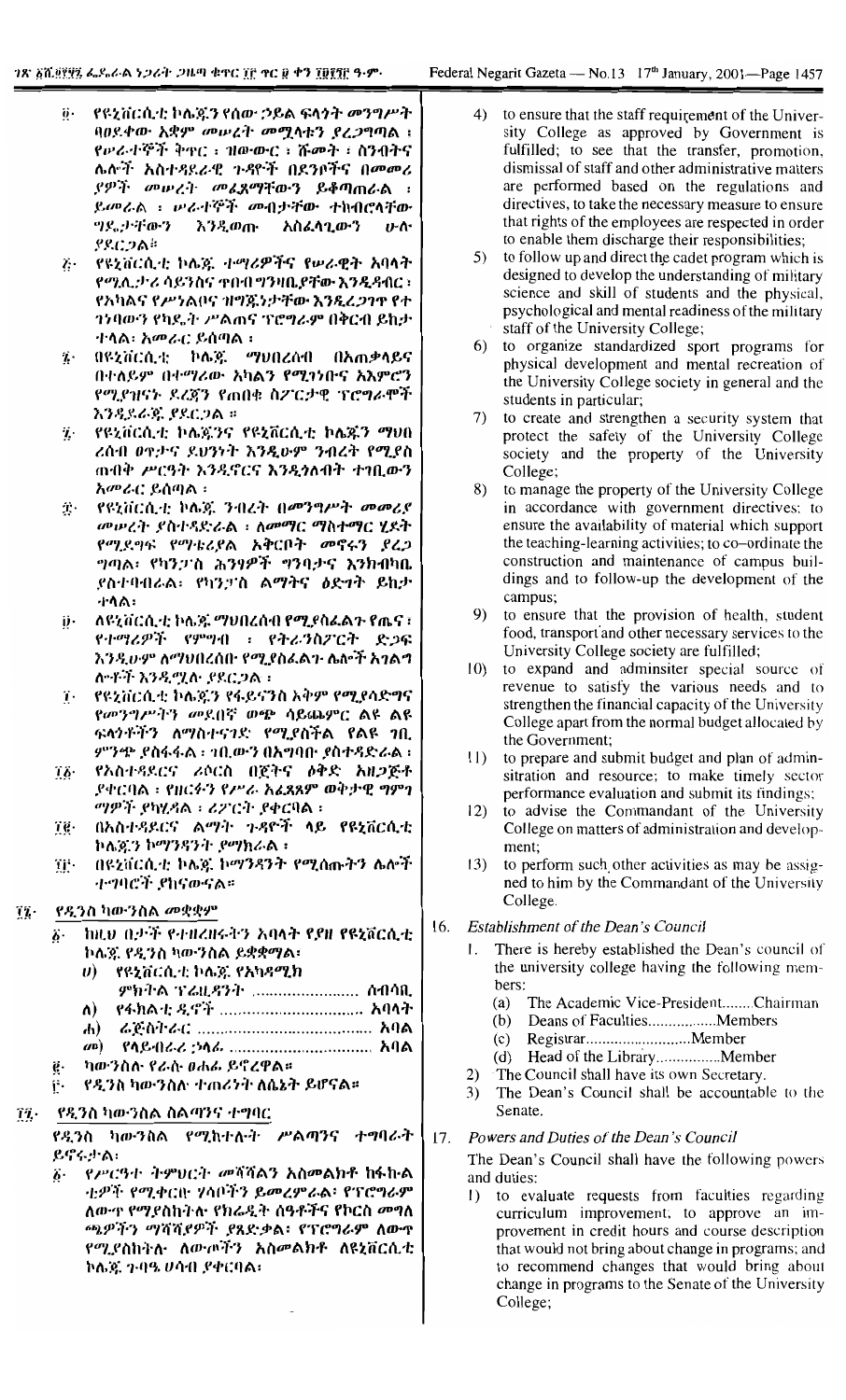| iጽ <u>አሺ፱፻</u> ፱፰ ፌዶራል <i>ነጋሪት ጋዜ</i> ጣ ቁዋር ፲፫ ዋር ፱ ቀን ፲፱፻፺፫ ዓ·ም·                                                                     |                                                                                                                                                                                                                                                                                                                                                                                                                                                                                                                                                                                                             | Federal Negarit Gazeta — No.13 17 <sup>th</sup> January, 2001—Page 1458                                                                                                                                                                                                                                                                                                                                                                                                                                                                                                                                                                                                                                                                                                                                                                                                                                                                                                                       |  |  |  |
|---------------------------------------------------------------------------------------------------------------------------------------|-------------------------------------------------------------------------------------------------------------------------------------------------------------------------------------------------------------------------------------------------------------------------------------------------------------------------------------------------------------------------------------------------------------------------------------------------------------------------------------------------------------------------------------------------------------------------------------------------------------|-----------------------------------------------------------------------------------------------------------------------------------------------------------------------------------------------------------------------------------------------------------------------------------------------------------------------------------------------------------------------------------------------------------------------------------------------------------------------------------------------------------------------------------------------------------------------------------------------------------------------------------------------------------------------------------------------------------------------------------------------------------------------------------------------------------------------------------------------------------------------------------------------------------------------------------------------------------------------------------------------|--|--|--|
| $\ddot{\mathbf{e}}\cdot$<br>Ï۰<br>$\ddot{\mathbf{0}}$ .<br>$\ddot{\mathbf{r}}$<br>$\mathbf{v}$<br>ï۰<br>$\hat{T}_\mathrm{s}$ .<br>ij٠ | የተማሪዎችን የሙያ ምርጫ እና ምደባ መስፈርት<br>ለዩኒቨርሲቲ ኮሌጅ አመራር ኮሚቴ ሃሣብ ያቀርባል፡<br>የዩኒቨርሲቲ ኮሌ፩ የተምህርትና ምርምር <i>መመሪያዎች</i><br>እንደአስፈላጊነቱ ያወጣል፡ ለአመራር ኮሚቴ አቅርቦ<br>ያስዐድቃል፡ በትክክል በስራ ላይ መዋላቸውን ይቆጣ<br>ጠራል፡<br>ለአካዳሚክ ሥራተኞች የማዕረግ እድገት እንዲሰዋ<br>ለዩኒቨርሲቲ ኮሌጃ ጉባዔ ሃሳብ ያቀርባል፡<br>ከየፋከ፡ልቲዎቹ የሚቀርቡ የምርምር ዋያቄዎችን ይመ<br>ረምራል፡ ለአመራር ኮሚቴው ሃሳብ ያቀርባል፡ በደንበ<br>መሥረት እንዲሬጸም ይከታተላል፡<br>የፈተና አሰጣዋንና የተማሪዎች የፌተና ውጨትን<br>ለን ባኤው ያሳውቃል፡<br>ለዲንስ ካውንስሉ ውግኔ የሚረዱ ዋናቶችን ያስጠናል፡<br>ኮሚቴ ያቋቁማል፡<br><i>ማንኛውንም የአካዳሚክ  ውራተኛ</i> በአስረጅነት<br>ይጠራል፡<br>በየወሩ ይሰበሰባል፡ እንደአስፈላጊንቱ አስቸኳይ ስብሰ<br>ባዎች ሊያደርግ ይትላል።                                              | 2)<br>to give recommendation regarding the criteria for<br>selection of profession and placement of students to<br>the Management Committee;<br>to formulate directives of the University College, as<br>3)<br>may be required on teaching and research activities<br>and submit same to the Management Committee for<br>approval and supervise their proper implementation;<br>to recommend to the Senate the conferring of<br>4)<br>academic ranks of the academic staff;<br>to examine research requests of the faculties, to give<br>5)<br>recommendation on same to the Management Com-<br>mittee to the regulations;<br>to notify examination procedures and students<br>6)<br>results to the Senate;<br>to conduct studies which help to facilitate the<br>7)<br>Council's decision making process; to establish<br>committees;<br>to summon any academic staff as a resource person;<br>8)<br>to hold meeting every month and call for extraor-<br>9)<br>dinary meetings as required. |  |  |  |
| ÏΫ.<br>$\boldsymbol{b}$ .<br>ë.                                                                                                       | የአካዳሚክ ኮሚሽን መቋቋም<br>ከዚህ በታች የተዘረዘሩትን አባላት የያዘ የአካዳሚክ<br>ኮሚሽን በኢየንዳንዱ ፋኩልቲ ይቋቋማል፡<br>- የፋክ·ልቲው ዲን  ስብሳቢ<br>$\boldsymbol{v}$<br>የፋከ·ል·ቲው ረዳት ዲን  አባል<br>$\Lambda$ )<br>የዲፓርት <i>መንት ኃ</i> ላፊዎች  አባላት<br>$\mathbf{d}$<br>ከፋክልቲ የተመረጡ ሶስት ተወካዮች. አባላት<br>$\omega$ <sup>D</sup> )<br>ከሦስቱ ተወካይ መምህራን እንዱ አባልና ወሐፌ<br><b>v</b> )<br>$\lambda$<br>ከነዚህ ውጫ እንደ አስፈላጊነቱ በዲኑ ዋሪ<br>ሌሎች የፋኩልቲ አባላት ሊሳተፉ ይችላሉ፡<br>ሆኖም ድምጽ መስጠት አይችሉም።<br>የአካዳሚክ ኮሚሽኑ ተጠሪነት ለዲንስ ካውንስል<br>ይሆናል።                                                                                                                                          | 18.<br><b>Establishment of the Academic Commission</b><br>There is hereby established an Academic Commis-<br>$\left  \right $<br>sion within each faculty having the following<br>members:<br>(a) Faculty DeanChairman<br>(b) Faculty Assistant DeanMember<br>(c) Department HeadsMembers<br>(d) Three representatives<br>elected by the Faculty<br>(e) One of the three<br>representativesMember and secretary<br>The Academic Commission shall be accountable<br>2)<br>to the Dean's Council.                                                                                                                                                                                                                                                                                                                                                                                                                                                                                               |  |  |  |
| Ţÿ∙<br>$\ddot{b}$ .<br>ë.<br>į٠<br>$\ddot{\mathbf{0}}$ .<br>$\dddot{v}$ .                                                             | የአካዳሚክ ኮሚሽን ስልጣንና ተግባር<br>የአካዳሚክ ኮሚሽኑ የሚከተሉት ስልጣንና ተግባራት<br>ይኖሩታል፡<br>የፋኩልቲውን አካዳሚክ ንዳዮች በተመለከተ<br>የአጭር፡ የመካከለኛና የረጅም ጊዜ ዕቅዶች ላይ ሃሳብ<br>ያቀርባል፡ ተግባራዊ እንዲሆን ሲወድቅ ዝርዝር ፕሮግ<br>ራሞች መውጣታቸውንም ያረጋግጣል፡ ተግባራዊ<br>መሆናቸውንም ይኪታተላል፡<br>የሥርዓተ ትምፀርት መሻሻልን አስመልክቶ ከዲፓርት<br>መንቶች የሚቀርቡ ሃሳቦችን ይመረምራል፡ የውሣኔ<br>ሃሳብ ያቀርባል፡<br>የዩኒቨርሲቲ ኮሌጅ የትምህርትና የምርምር ደንቦችና<br>መመሪያዎች በትክክል ሥራ ላይ መዋላቸውን ያረጋ<br>ግጣል፡<br><i>የመምህራን የአካዳሚክ ማዕረግ እንዲ</i> ሰዋ ለ <i>ዲን</i> ስ<br>ካውንስል ሃሳብ ያቀርባል፡<br>የምርምር ተግባራት እንዲስፋፉ ያበረታታል፡ ከየዲፓ<br>$\ddot{G}$<br>ርት መንቱ የሚቀርቡ የምርምር ዋያቄዎችን በመመ<br>ርመር ለዲንስ ካውንስል ሃሣብ ያቀርባል፣<br>የፈተና አሰጣዋንና የተማሪዎችን የፌተና ውጤት | Powers and Duties of the Academic Commission<br>19.<br>The Academic Commission shall have the following<br>powers and duties:<br>to give recommendation on short, medium and long<br>$\vert$ )<br>term plans of the Faculty regarding academic<br>matters and ensure that detailed programs are<br>issued upon approval; and to follow-up its im-<br>plementation;<br>to examine recommendation submitted from depar-<br>2)<br>tments regarding the improvement of the<br>curriculum and submit recommendation;<br>to ensure that academic and research regulations<br>3)<br>and directives of the University College are<br>properly executed;<br>to recommend to the Dean's Council the conferring<br>4)<br>of academic ranks of teaching staffs;<br>to encourage the expansion of research activities;<br>5)<br>to evaluate research requests from the departments<br>and forward recommendation to the Dean's Coun-<br>cil;                                                               |  |  |  |

- \_የፊ:ተና\_አሰጣዋንና\_የተማሪዎ  $\mathbf{z}$ 'ጤ ተ 'T '6.T ይገ $\omega$ <sup>no</sup>l<sup>o</sup>lል፡
- ትምህርታቸውን ጨርሰው የሚመረቁ ተማሪዎች  $\ddot{\mathbf{z}}$ ዝርዝር መርምሮና አጽድቆ ለዲንስ ካውንስል ያቀርባል፡
- 6) to evaluate examination procedures and students examination results;
- 7) to evaluate and approve the list of graduating students and submit same to the Dean's Council;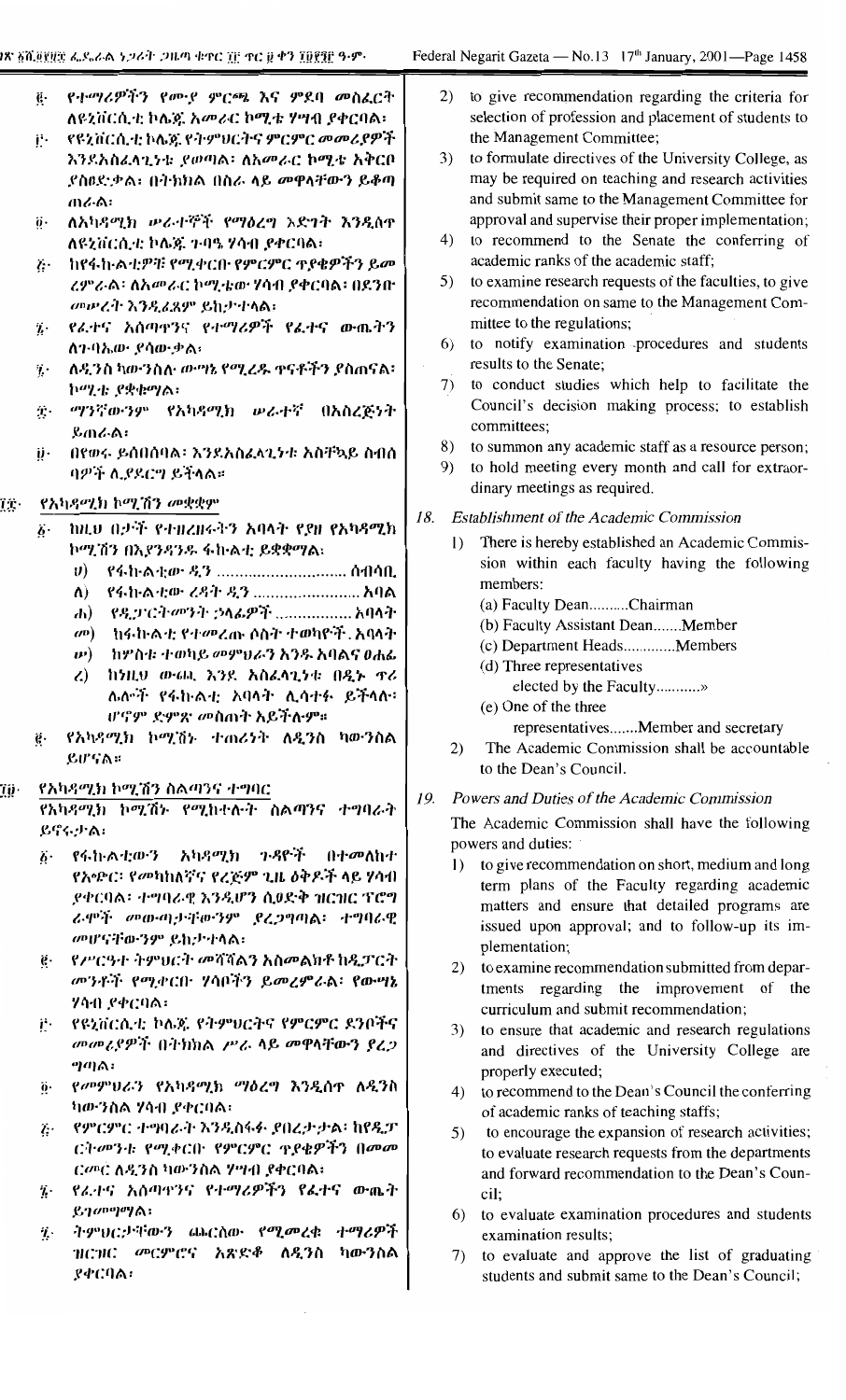- በፋኩልቲው የሚሰጡ ኮርሶች ትምህርት አሰጣዋ፡  $\ddot{\mathbf{r}}$ . የትምህርት መርጀዎችና መምህራን ደረጀቸውን የጠበቁ እንዲሆኑ ዋረት የደርጋል፡
- ij. እንደአስፈላጊነቱ የተለያዩ የአካዳሚክ ሥራዎችን የሚሥሩ ኮሚቴዎች ያቋቁማል፡
- ማንኛውንም የአካዳሚክ ሠራተኛ ï. በአስረጅነት ይጠራል፡
- በሰሚስተር ሶስት ጊዜ ይሰበስባል፡ እንደአስፈላጊነቱ  $\dddot{a}$ አስቸኳይ ስብሰባዎች ሊያደርግ ይችላል።

# የፋኩልቲ ዲኑ ሥልጣንና ተግባር፡

የፋኩልቲ ዲኑ ተጠሪነቱ ለአካጻሚክ ምክትል ፕሬዚዳንት ሆኖ የሚከተሉት ሥልጣንና ተግባራት ይኖሩታል፣

- በዲፓርትመንቶች የሚሰጡ ትምሀርቶችና የሚካሄዱ  $\ddot{\mathbf{b}}$ . ምርምሮች ደረጃቸውን የጠበቁ መሆናቸውን ደረጋ ግጣል፡
- በዲፓርትመንቶች መካከል የሥራ ግንኙነት እንዲዳ ë٠ 4105 እንዲጠንክር የሚያስችሉ いょナダችን  $\rho$ መቻቻል፡
- በዲፓርትመንቶች አዳዲስ ፕሮግራሞች እንዲጀመሩ į٠ ተፈላጊውን ዋናት ያደርጋል፡
- የተማሪዎች የትኩረት መስክ ምርጫ ያስተባብራል፤  $\ddot{\mathbf{0}}$ .
- ዲፓርትመንቶች በጋራና በተናጠል የሚሰዉቸውን  $\ddot{c}$ ፈተናዎች ደረጀ ይገመግማል፣
- ከየዲፓርትመንቶች የሚቀርቡ የበጀት ዋያቄዎችን ï. ይመረምራል፡ ከአስተያየት ጋር ለአካዳሚክ ምክትል ፕሬዚዳንት ሪፖርት ያቀርባል፡
- የዲፓርትመንቶችን ዓመታዊ ዕቅድ ይመረምራል፡ ስለ  $\eta$  . *ዕቅዱም አሬጸጸም ለአካዳሚክ ምክት*ል *ፕ*ሬዚዳንት ሪፖርት ያቀርባል፡
- $\mathbf{T}$  . የዲፓርትመንት ኃላፊዎችን የሥራ ብቃት ይገመ ግማል፡ ተገቢውን የደረጃ እድገትና የደመወዝ ጭማሪ እንዲያገኙ ዋያቄ ያቀርባል፡ አፈጸጸሙንም ይከታ ብላል፡
- የመምህራን ግምገማ እንዲደረግ ያስተባብራል፥ የግምገ j)٠ *ግ*መንም ውጤት ለመምህራን ያሳውቃል፣ ለአካዳሚክ ም/ፕሬዚዳንት ያቀርባል፡
- የአካዳሚክ ማዕረግ ማግኘት የሚገባቸውን መምህራን ï. ለአካዳሚክ ኮሚሽን እያቀረበ ያስዐድቃል፡ ውጤቱንም ለዲንስ ካውንስል ያቀርባል፡
- በአካዳሚክ ምክትል ፕሬዚዳንት የሚሰጡትን ሴሎች ïö∙ *ተግባራት ያ*ከናውናል።

#### $\ddot{\delta} \ddot{\delta}$ *የዲ*ጋር*ትመንት* ካውንስል መቋቋም

- ከዚህ በታች የተዘረዘሩትን አባላት የያዘ የዲፓርት ΰ. መንት ካውንስል ይቋቋማል፡
	- *የዲ*ፓርት*መንተ፡ ኃ*ላፊ......................... ስብሳቢ  $\boldsymbol{\theta}$ ) የዘርፉ አስተባባሪዎች/ዘርፎች ለ)
	- የሌሏቸው የዲፓርትመንት መምህራን በመስ/ ............................ አባላት ሐ) ከአስተባባሪዎቹ(ከመምህራን) መካከል
- የሚመረዋ ............................ አባልና ዐሐፊ የዲፓርትመንቱ ካውንስል ተጠሪነቱ ለአካዳሚክ ġ. ኮሚሽኑ ይሆናል።
- የዲፓርት መንት ካውንስል ሥልጣንና ተግባር X€∙

የዲፓርት መንት ካውንስል የሚከተሉት ሥልጣንና ብማባራት ይኖሩታል።

የዩኒቨርሲቲ ኮሌጁን ደንቦችና መመሪያዎች መሠረት  $\ddot{\mathbf{6}}$ . በማድረግ በዲፓርትመንቱ የሚሰጡ ኮርሶች ደረጀና ብቃት ፡ የመምህራን ደረጃና ብቃት ፡ በዲፓርትመንቱ የተመደቡ ተማሪዎችን የአካዳሚክ ብቃት ይመረ ምራል ፡ ያረጋግጣል ፡

- 8) strive to uphold the standard teaching methodology of courses of the Faculty, teaching resources and the teaching staff;
- 9) to establish committees as may be required, to perform various academic activities;
- 10) to summon any academic staff as a resource person;
- 11) to hold meetings three times in a semester and call for extraordinary meetings as may be required:

## 20. Powers and Duties of the Faculty Dean

The Faculty Dean shall be accountable to the Academic Vice-President and shall have the following powers and duties:

- 1) to ensure that education and research activities conducted in the departments are upto standards;
- to create favorable conditions to promote and  $(2)$ strengthen inter-departmental relations;
- $3)$ to conduct the necessary studies to launch new programs in the departments;
- $4)$ to coordinate the selection of major fields by the students:
- $5)$ to evaluate the standard of examinations prepared by the departments separately or in-group;
- 6) to examine budget request from the departments and submit same with recommendation to the Academic Vice-President;
- $7)$ to evaluate the yearly plans of the department; submit plans execution report to the Academic Vice-president;
- $\mathbf{R}$ to evaluate the performance of department heads; submit request on promotion and salary increment; follow up its implementation;
- to co-ordinate evaluation of the teaching staff;  $9)$ notify the teaching staff the evaluation result and submit the same to the Academic Vice-president;
- 10) to submit to the Academic Commission for approval the teaching staff who deserve the conferring of academic rank; and submit the result to the Dean's Council;
- to perform such other activities as may be assig- $11)$ ned by the Academic Vice-President.
- Establishment of Department Council 21.
	- There is hereby established Department Council  $1)$ having the following members:
		- The Department Head .................. Chairman (a)
		- Section Coordinators/if the department does  $(b)$ not have sections all the teaching
		- a member selected from among the  $(c)$ coordinators (teaching staff) ..... Member  $\&$
		- Secretary The Department Council shall be accountable to
	- $(2)$ the Academic Commission

#### 22. Powers and Duties of the Department Council

The Department Council shall have the following powers and duties:

1) to evaluate and ensure the standard and effectiveness of courses offered by the department, the standard and efficiency of the teaching staff and the academic standard of the students assigned to the department according to the rules and regulations of the University College;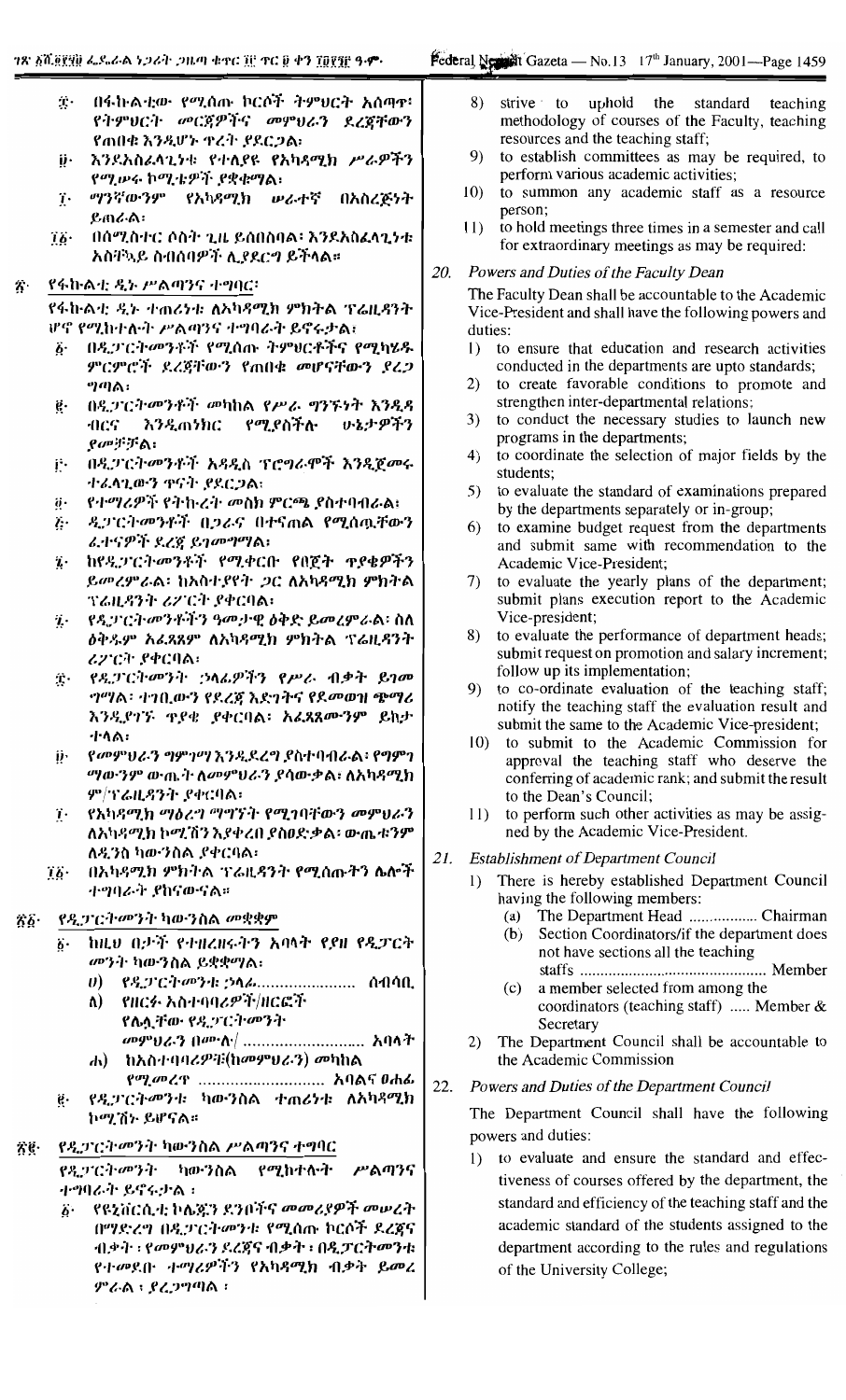- በዲፓርትመንቱ የሚሰጡ ኮርሶችን ብቃት ይመረ ë. ምራል ፡ ደረጋግጣል ፡ ነባር ኮርሶች የሚገመገሙበትን ሥርዓት ያወጣል ፡ አስፌላጊነታቸውንም ያረጋግጣል፡ መሻሻል የሚገባቸውን በዲፓርትመንቱ ኃላፊ በኩል ለአካዳሚክ ኮሚሽኑ የውሳኔ ሃሳብ ያቀርባል ፣
- ij∙. ለመቀጠር የሚፊልጉ መምህራንን የትምህርት ደረጃና የትምህርት ትኩረት መስክ እየመረመረ በዲ ፓርትመንት ኃላፊው አማካኝነት ለፋኩልቲው ዲን .የቀርባል ፡
- በዲፓርትመንቱ የሚያስተምሩ መምህራን የማዕረግ  $\ddot{\theta}$ . ዕደግት ዋያቄ ይመረምራል ፡ በዲፓርትመንት *:*›ላሬው አማካኝንት ለፋኩልቲ ዲን ሃሳብ ያቀርባል ፡
- ξ· በዲፓርት መንቱ መምህራን የሚዘጋጁ የግማሽ ሴሚ ስተርና የሴሚስተር ፌተናዎችን የመመዘን ብቃት ይገመግማል : ደረጋግጣል ፡
- በየሴሚስተሩ መጨረሻ ለተማሪዎች የሚሰጠውን  $\dddot{\mathbf{z}}$ . *ግ*ርክ ትክክለኛነት ያረ*ጋግ*ጣል ፣
- በዲፓርትመንቱ መምህራን ምርምር የማድረግ ጉያቄ ĩ. ሲቀርብ ተገቢነታቸውን ያረጋግጣል ፡ እንዲፈቀድም ሃሳብ ያቀርባል ፡
- $\ddot{\mathbf{r}}$ የዲፓርትመንቱን እቅድ ያወጣል አፈጻጸሙንም ይገ  $a$ <sup>Do</sup> $a$  / ል፡
- ij. እንደ አስፈላጊነቱ ኮሚቴዎችን ያቋቁማል ።
- 7. በዲፓርትመንቱ የሚሰዋ ትምህርት ደረጃን በተመ ለከተ በዲፓርትመንቱ ኃላፊ አማካይነት ለአካዳሚክ ኮሚሽን ሪፖርት ያቀርባል ፡
- ፲፩• በየአስራ አምስት ቀናት ይሰበሰባል ።

## የዲፓርት መንት ኃላፊ ሥልጣንና ተግባር ŜΓ∙

የዲፓርትመንት ኃላፊ ተጠሪነቱ ለፋኩልቲ ዲን ሆኖ የሚከተለቀን ሥልጣንና ተግባሮች ይኖሩታል ፡

- በዲፓርት መንቱ የሚሰጠው ትምህርት ከሚፈለገው  $\ddot{\theta}$ . ሳይንሳዊ ይዘትና ከሚሰጥበት ደረጃ ጋር የተመጣ ጠንና ከተግባር ጋር የተዋሀደ መሆኑን ያረጋግጣል ፤
- በየርዕሱ የሚዘጋጁትን የትምህርት ፕላን ይመረ ġ. ምራል ፡ ብቃታቸውን ያረጋግጣል ፡
- በዲፓርትመንቱ ተናትና ምርምሮች እንዲካሄድ ያበረ i٠. ታታል ፡ ያስተባብራል፡ ይከታተላል ፡
- በዲፓርትመንቱ የሚፈለጉትን የመምህራን ዓይነትና  $\ddot{\mathbf{0}}$ . ቁዋር ያጠናል ፡ ተፈላጊዎቹ መምሀራን እንዲቀጠሩም አስፈላጊውን ሁሉ ያደርጋል ፡
- መምህራንን そー まえきにすのうま የሚያስተምሩ የማዕረግ ዕድገት ጥያቄ ይመረምራል ፡ ዕድገት ለሚገ ባቸው መምህራን ለዲፓርትመንት ካውንስል አቅርቦ ያስወስናል፡
- የዲፓርትመንቱን ሠራተኞች የሥራ ብቃት ይገመ  $\mathbf{r}$ ግግል ፡ ተገቢውን የደረጃ ዕድገትና የደመወዝ ጭማሪ እንዲያገኙ ዋያቄ ያቀርባል ፣ አሬጻጸሙንም ይከታ ተሳል ፡
- ለዲፓርትመንቱ የሚመደቡ ተማሪዎችን ይመዘ ij. *ግ*ባል፡ አካዳሚክ አማካሪ ይመድብላቸዋል ፡ በየሴሚ ስተሩ የሚሰጡ ኮርሶትን ለፋኩልቲው ዲን ያሳው .ቃል፡
- በዲፓርትመንቱ ለሚማሩ ተማሪዎች አስፈላጊው Ť. የመማሪያ ቦታ : የትምህርት መረጀዎች ፡ ማቴሪየ ሎችና መፃሕፍት መሟላታቸውን ይከታተላል ፡ ያረጋግጣል ፡
- የፊተናዎችን ደረጃና ተገቢነት የሚያረጋግዋ የፌተና ij. ኮሚቴን በሰብሳቢነት ይመራል ፡
- $(2)$ to evaluate and ensure the standard of the courses offered by the department; to develop a system to evaluate existing courses and evaluate and ensure the relevancy of the courses and forward recommendation to the Academic Commission through the Department Head concerning improvement of courses:
- to evaluate the educational qualification, and  $3)$ specialization of teaching staff applying for employment and submit to the Faculty Dean through the Department Head;
- 4) to evaluate the request of academic promotion of the teaching staff and forward its recommendations to the Faculty Dean through the Department Head:
- $5)$ to evaluate and ensure the measuring capability of mid-semester and final examinations prepared by the department teaching staff;
- to ensure the accuracy of grades earned by the 6) students at the end of each semester;
- 7) to evaluate the relevancy of research request forwarded from the Department teaching staff and submit its recommendation for approval;
- 8) to issue plan for the department and evaluate its implementation;
- to establish committee as may be necessary; 9)
- 10) to submit reports, through the Department Head to the Academic Commission, concerning the standard of courses offered by the department;
- 11) to meet every fifteen days.

## 23. Powers and Duties of the Department Head

The Department Head shall be accountable to the Faculty Dean and shall have the following powers and duties:

- 1) to ensure that courses offered in the department meet the scientific content and standard for which they are designed and that training offered by the department is tied to practice;
- to evaluate every topic lesson plans; to ascertain its  $2)$ efficiency;
- to encourage, coordinate and follow up studies and  $3)$ researches to be conducted within the department;
- 4) to study the requirement of the teaching staff of the department and to facilitate the recruitment of new staff as may be necessary;
- to evaluate request for academic promotions of  $5)$ teaching staffs and submit the request of those who deserve promotion to the department council for decision;
- to undertake performance evaluation of the em-6) ployees of the department and recommend the necessary promotion and/or salary increment; follow up its implementation;
- $(7)$ to register students assigned to the department, to assign them academic advisors; to inform the faculty dean the courses offered in each semester;
- 8) to ensure that classrooms, teaching resources, materials and texts are made available for students studying in each department;
- 9) to chair Examination Committee which ensures the standard and relevancy of the examinations;